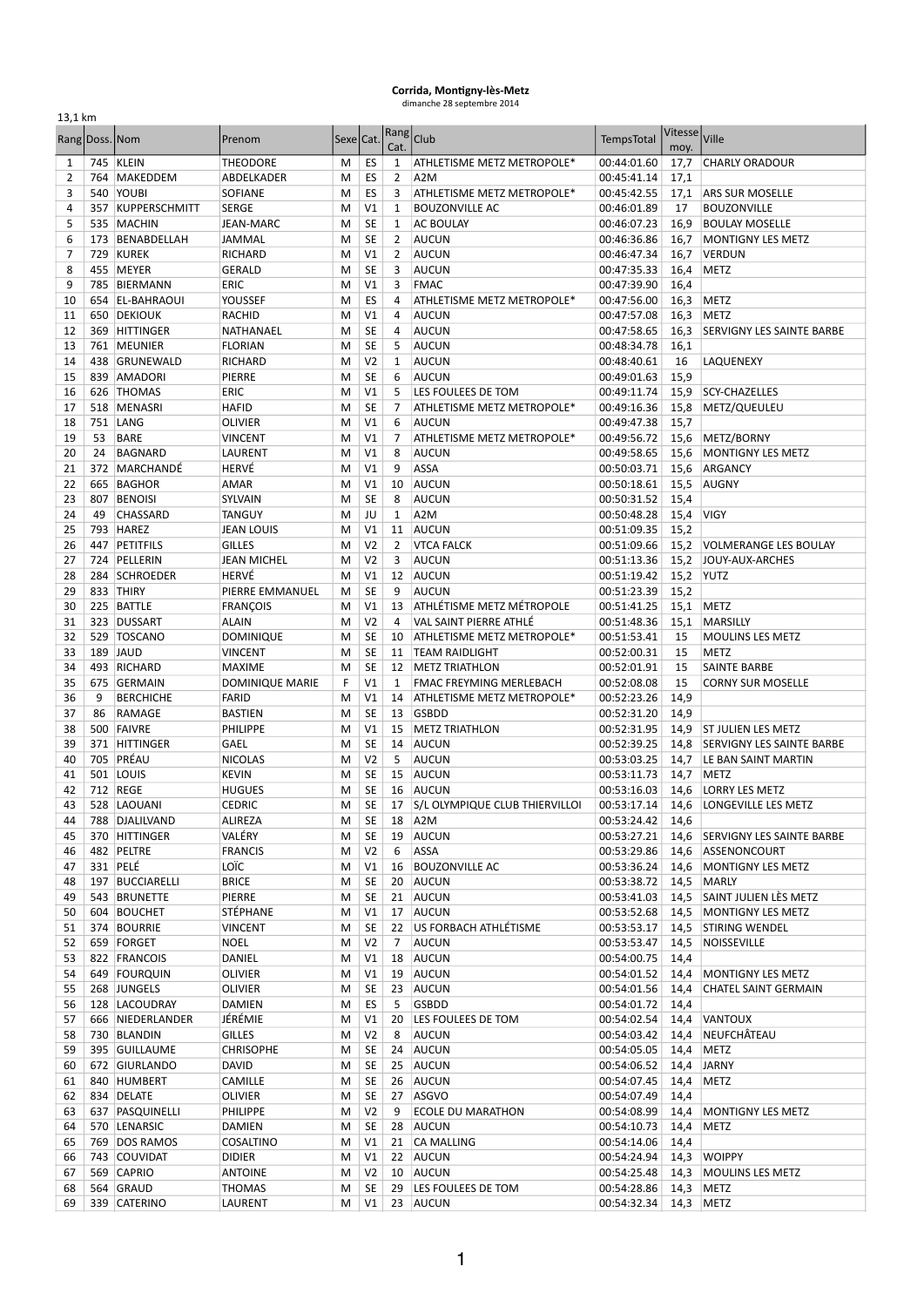| 70         |               | 800 GALBOURDIN               | <b>GEOFFREY</b>          | M      | SE             | 30             | AUCUN                            | 00:54:36.14                | 14,3         |                                          |
|------------|---------------|------------------------------|--------------------------|--------|----------------|----------------|----------------------------------|----------------------------|--------------|------------------------------------------|
| 71         |               | 663 LAUTERBACH               | PAUL                     | M      | JU             | $\overline{2}$ | <b>AUCUN</b>                     | 00:54:37.36                | 14,3         | MARLY                                    |
| 72         |               | 771 PERRIER                  | <b>GUILLAUME</b>         | M      | <b>SE</b>      | 31             | AUCUN                            | 00:54:42.31                | 14,3         |                                          |
| 73         |               | 832 LEZZIERO                 | <b>MAXIME</b>            | M      | <b>SE</b>      | 32             | AUCUN                            | 00:54:46.18                | 14,2         |                                          |
| 74         |               | 774 DURAND                   | <b>BENOIT</b>            | M      | V <sub>1</sub> | 24             | <b>TRITYC</b>                    | 00:54:47.50                | 14,2         |                                          |
| 75         |               | 318 CARBALLO                 | MANUEL                   | M      | V <sub>1</sub> | 25             | AS CHEMINOTS METZ                | 00:54:49.04                | 14,2         | <b>VERNY</b>                             |
| 76         |               | 319 CARBALLO                 | ANDRÉ                    | M      | <b>SE</b>      | 33             | AUCUN                            | 00:54:51.32                | 14,2         | <b>VOLMERANGE LES BOULAY</b>             |
| 77         | 15            | MOUROT                       | <b>JORDAN</b>            | M      | <b>SE</b>      | 34             | AUCUN                            | 00:54:54.40                | 14,2         | SAINTE MARIE AUX CHENES                  |
| 78         |               | 378 SCHMISSER                | SEBASTIEN                | M      | <b>SE</b>      | 35             | <b>ATHLÉTISME METZ METROPOLE</b> | 00:54:58.39                |              | 14,2 METZ                                |
| 79         |               | 441 FLAGEOLLET               | PASCAL                   | M      | V <sub>1</sub> | 26             | AUCUN                            | 00:55:01.97                | 14,2         | LE BAN SAINT MARTIN                      |
| 80         |               | 710 BEYLET                   | <b>JEROME</b>            | M      | <b>SE</b>      | 36             | ATHLETISME METZ METROPOLE*       | 00:55:02.95                | 14,2         | <b>METZ</b>                              |
| 81         |               | 558 ZURETTI                  | <b>FREDERIC</b>          | M      | <b>SE</b>      | 37             | <b>AS CHEMINOTS METZ</b>         | 00:55:05.33                | 14,2         | <b>MOULINS LÈS METZ</b>                  |
| 82         |               | 511 STIRNEMANN               | <b>GILLES</b>            | M      | V <sub>1</sub> | 27             | AUCUN                            | 00:55:06.58                | 14,2         | <b>MONTOY FLANVILLE</b>                  |
| 83         |               | 174 LICATA                   | <b>STEPHANE</b>          | M      | V <sub>2</sub> | 11             | <b>AUCUN</b>                     | 00:55:17.50                | 14,1         |                                          |
| 84         |               | 163 BECKER                   | <b>JEAN CLAUDE</b>       | M      | V <sub>3</sub> | 1              | <b>SPORT LOISIRS METZ</b>        | 00:55:23.99                | 14,1         | PLAPPEVILLE                              |
| 85         | 307           | <b>CUNIN</b>                 | <b>SYLVAIN</b>           | M      | V <sub>2</sub> | 12             | A <sub>2</sub> M                 | 00:55:30.99                | 14,1         | <b>METZ</b>                              |
| 86         |               | 160 DODINET                  | <b>FREDERIC</b>          | M      | <b>SE</b>      | 38             | <b>SPORT LOISIRS METZ</b>        | 00:55:31.19                | 14           | MONTIGNY LES METZ                        |
| 87         |               | 517 ANTONIAZZI               | <b>VINCENT</b>           | M      | V <sub>1</sub> | 28             | AUCUN                            | 00:55:32.61                | 14           | <b>METZ</b>                              |
| 88         |               | 838 CARA                     | <b>CEDRIC</b>            | M      | CA             | 1              | <b>AUCUN</b>                     | 00:55:39.28                | 14           |                                          |
| 89         |               | 837 MERICON                  | DAMIEN                   | M      | <b>SE</b>      | 39             | AUCUN                            | 00:55:41.16                | 14           |                                          |
| 90         |               | 531 EGLOFF                   | DANIEL                   | M      | V <sub>2</sub> | 13             | ATHLETISME METZ METROPOLE*       | 00:55:42.74                | 14           | <b>METZ</b>                              |
| 91         |               | 379 COLLIGNON                | <b>VINCENT</b>           | M      | V <sub>1</sub> | 29             | AUCUN                            | 00:55:43.80                | 14           | <b>VIGY</b>                              |
| 92         |               | 633 PIQUARD                  | <b>BENOIT</b>            | M      | <b>SE</b>      | 40             | <b>AS POLICE METZ</b>            | 00:55:48.61                | 14           | <b>MARLY</b>                             |
| 93         |               | 794 PHILIPP                  | <b>PATRICK</b>           | M      | V <sub>1</sub> | 30             | AUCUN                            | 00:55:52.71                | 14           |                                          |
| 94         |               | 456 CAQUOT                   | <b>PHILIPPE</b>          | М      | V <sub>2</sub> | 14             | A <sub>2</sub> M                 | 00:55:53.78                | 14           | LONGEVILLE-LÈS-METZ                      |
| 95         |               | 147 DUCHSCHER                | <b>GILLES</b>            | M      | <b>SE</b>      | 41             | ATHLETISME METZ METROPOLE*       | 00:55:57.30                | 13,9         | <b>YUTZ</b>                              |
| 96         |               | 582 MUTHIG                   | VALERIE                  | F      | V <sub>1</sub> | $\overline{2}$ | ATHLETISME METZ METROPOLE*       | 00:55:59.62                | 13,9         | <b>METZ</b>                              |
| 97         |               | 611 ZACHAYUS                 | <b>DAVID</b>             | M      | V1             | 31             | AUCUN                            | 00:55:59.87                | 13,9         | MONTIGNY-LÈS-METZ                        |
| 98         |               | 673 SIOUDAN                  | <b>EDOUARD</b>           | M      | V <sub>3</sub> | $\overline{2}$ | AUCUN                            | 00:56:01.65                | 13,9         | <b>METZ</b>                              |
| 99         |               | 544 POIAREZ                  | MATGIEU                  | M      | <b>SE</b>      | 42             | AUCUN                            | 00:56:09.82                | 13,9         | SAINT JULIEN LÈS METZ                    |
| 100        | 13            | <b>GREINGOR</b>              | <b>LUDOVIC</b>           | M      | <b>SE</b>      | 43             | LES FOULEES DE TOM               | 00:56:10.17                | 13,9         | <b>METZ</b>                              |
| 101        |               | 802 VALLAT                   | <b>CLEMENT</b>           | M      | BE             | 1              | AS SAINT-JUNIEN                  | 00:56:10.44                | 13,9         |                                          |
| 102        |               | 628 ENCKLE                   | ERIC                     | M      | V <sub>1</sub> | 32             | AUCUN                            | 00:56:13.51                | 13,9         | MOULINS LÈS METZ                         |
| 103        |               | 639 CUSINATO                 | <b>BENOIT</b>            | M      | <b>SE</b>      | 44             | AUCUN                            | 00:56:15.11                | 13,9         | ARGANCY                                  |
| 104        |               | 261 LAPCHINA                 | SVETLANA                 | F      | V <sub>1</sub> | 3              | <b>FOULEES DE TOM</b>            | 00:56:16.00                | 13,9         | NOUILLY                                  |
| 105        |               | 773 CHATEAUX                 | <b>JACQUES</b>           | M      | V <sub>2</sub> | 15             | ECOLE DE MARATHON A2M            | 00:56:19.34                | 13,9         |                                          |
| 106        |               | 536 UJMA                     | THIERRY                  | M      | V <sub>2</sub> | 16             | AS CHEMINOTS METZ                | 00:56:19.36                | 13,9         | <b>SAINT BERNARD</b>                     |
| 107        |               | 542 GSELL                    | <b>JEAN MICHEL</b>       | M      | V <sub>1</sub> | 33             | AUCUN                            | 00:56:20.36                | 13,8         | LESSY                                    |
| 108        |               | 804 EZZAHAR                  | <b>BRAHIM</b>            | М      | V <sub>2</sub> | 17             | AUCUN                            | 00:56:21.62                | 13,8         | <b>METZ</b>                              |
| 109        |               | 613 LEBRUN                   | PIERRE                   | M      | V <sub>3</sub> | 3              | <b>ACL MARLY</b>                 | 00:56:27.37                | 13,8         | MARLY                                    |
| 110        |               | 747 JURADO                   | <b>MICKAEL</b>           | M      | ES             | 6              | <b>AUCUN</b>                     | 00:56:36.28                | 13,8         | MAIZIÈRES LES METZ                       |
| 111        |               | 616 ZIEHL                    | CHRISTIAN                | M      | V <sub>1</sub> | 34             | AUCUN                            | 00:56:43.63                | 13,8         | AMNEVILLE                                |
| 112        |               | 733 RINALDI                  | <b>MARIO</b>             | M      | V <sub>2</sub> | 18             | AUCUN                            | 00:56:45.47                | 13,7         | <b>METZ</b>                              |
| 113        |               | 780 HELCK                    | SEBASTIEN                | M      | <b>SE</b>      | 45             | AUCUN                            | 00:56:46.13                | 13,7         |                                          |
| 114        | $2^{\circ}$   | ANOUCHE                      | SALIM                    | M      | V1             | 35             | <b>AS CHEMINOTS METZ</b>         | 00:56:47.65                |              | 13,7 MARLY                               |
|            |               | 115 388 ZYWITZA              | SEBASTIEN                | M      | SE             |                | 46 METZ TRIATHLON                |                            |              | 00:56:50.37 13,7 SAINTE MARIE AUX CHENES |
|            |               | 116   811   ZIMMEZ           | <b>PATRICK</b>           | M      | V1             | 36             | AUCUN                            | 00:56:56.10                | 13,7         |                                          |
| 117        |               | 566 GOETZ                    | <b>CLAUDE</b>            | M      | V1             | 37             | <b>AUCUN</b>                     | 00:57:02.08                |              | 13,7 METZ                                |
| 118        |               | 389 PEIFFER<br>448 CHARDET   | THIERRY                  | M<br>F | V1             | 38             | <b>UP AND UNDER</b>              | 00:57:03.49                | 13,7         | SARREGUEMINES<br>ROZÉRIEULLES            |
| 119        |               |                              | <b>MARIE</b>             |        | V <sub>2</sub> | 1              | MAG PRESSE ROZÉRIEULLES          | 00:57:05.47                | 13,7         |                                          |
|            |               | 120 478 FRIES<br>332 BONVIER | SÉBASTIEN                | М      | V1             | 39<br>7        | AUCUN<br><b>AUCUN</b>            | 00:57:09.35<br>00:57:14.06 | 13,6         | HAGONDANGE<br>PLAPPEVILLE                |
| 121<br>122 |               | 384 ROCH                     | ALEXANDRE<br>JEAN DANIEL | M<br>M | ES<br>V1       | 40             | <b>AUCUN</b>                     | 00:57:14.44                | 13,6<br>13,6 | <b>BLASCHETTE</b>                        |
| 123        |               | 551 LAHAXE                   | <b>JONATHAN</b>          | M      | SE             | 47             | AUCUN                            | 00:57:17.95                | 13,6         | <b>WOIPPY</b>                            |
| 124        |               | 407 AUBRY                    | MORGAN                   | М      | <b>SE</b>      | 48             | AUCUN                            | 00:57:19.54                | 13,6         | <b>BAR LE DUC</b>                        |
| 125        |               | 847 VALLETO                  | SEBASTIEN                | M      | <b>SE</b>      | 49             | AUCUN                            | 00:57:23.60                | 13,6         |                                          |
| 126        | 18            | <b>CAPUANO</b>               | <b>RUGGIERO</b>          | М      | V1             | 41             | AUCUN                            | 00:57:23.90                | 13,6         | FAMECK                                   |
| 127        |               | 731 LE BRESTEC               | LAETITIA                 | F      | SE             | 1              | <b>METZ TRIATHLON</b>            | 00:57:25.37                | 13,6         | <b>METZ</b>                              |
|            | 128 344 LILTI |                              | LAURENT                  | M      | SE             | 50             | AUCUN                            | 00:57:26.79                | 13,6         | <b>METZ</b>                              |
| 129        | 93            | <b>DIVOUX</b>                | JASON                    | М      | <b>SE</b>      | 51             | <b>GSBDD</b>                     | 00:57:27.86                | 13,6         |                                          |
|            |               | 130   534   VIGNEULLE        | <b>JEAN FRANCOIS</b>     | М      | V <sub>2</sub> | 19             | <b>AUCUN</b>                     | 00:57:30.43                | 13,6         | METZ                                     |
|            |               | 131 222 DELL'OLMO            | <b>GHISLAIN</b>          | М      | <b>SE</b>      | 52             | AUCUN                            | 00:57:32.77                | 13,6         | METZ                                     |
|            |               | 132   150   RIMBERT          | MATTHIEU                 | M      | <b>SE</b>      | 53             | <b>AUCUN</b>                     | 00:57:32.94                | 13,6         | MONTIGNY LES METZ                        |
| 133        |               | 359 GALLET                   | <b>CLOTILDE</b>          | F      | <b>SE</b>      | 2              | AUCUN                            | 00:57:35.70                | 13,5         | JOUY-AUX-ARCHES                          |
|            |               | 134 145 PERES                | <b>HUBERT</b>            | М      | V1             | 42             | AUCUN                            | 00:57:35.99                | 13,5         | MONTIGNY LES METZ                        |
|            |               | 135 132 JACKY                | JULIEN                   | M      | <b>SE</b>      | 54             | <b>GSBDD</b>                     | 00:57:37.19                | 13,5         |                                          |
|            |               | 136 243 REMY                 | MAXIME                   | M      | SE             | 55             | AUCUN                            | 00:57:42.32                | 13,5         | <b>METZ</b>                              |
| 137        |               | 787 MANSOURI                 | <b>HEMIR</b>             | М      | V <sub>2</sub> | 20             | AUCUN                            | 00:57:48.22                | 13,5         |                                          |
|            |               | 138 467 DOHA                 | STÉPHANE                 | М      | V1             | 43             | <b>VTCA FALCK</b>                | 00:57:52.30                | 13,5         | <b>BERVILLER EN MOSELLE</b>              |
| 139        |               | 835 HUMBERT                  | <b>CLAUDE</b>            | M      | V <sub>2</sub> | 21             | AUCUN                            | 00:58:01.14                | 13,4         |                                          |
| 140        |               | 419 RUPPEL                   | <b>JEAN MARC</b>         | M      | V1             | 44             | <b>FMAC</b>                      | 00:58:02.56                |              | 13,4 SAINT AVOLD                         |
| 141        |               | 420 OMRANI                   | AICHA                    | F      | V1             | $\overline{4}$ | FMAC FREYMING MERLEBACH          | 00:58:03.37                | 13,4         | <b>SAINT AVOLD</b>                       |
| 142        |               | 416 WAGNER                   | <b>LUDOVIC</b>           | M      | V1             | 45             | AUCUN                            | 00:58:09.66                | 13,4         | <b>METZ</b>                              |
| 143        |               | 296 WEBERT                   | <b>CHRISTOPHE</b>        | M      | V <sub>1</sub> | 46             | AUCUN                            | 00:58:14.12                |              | 13,4 MARLY                               |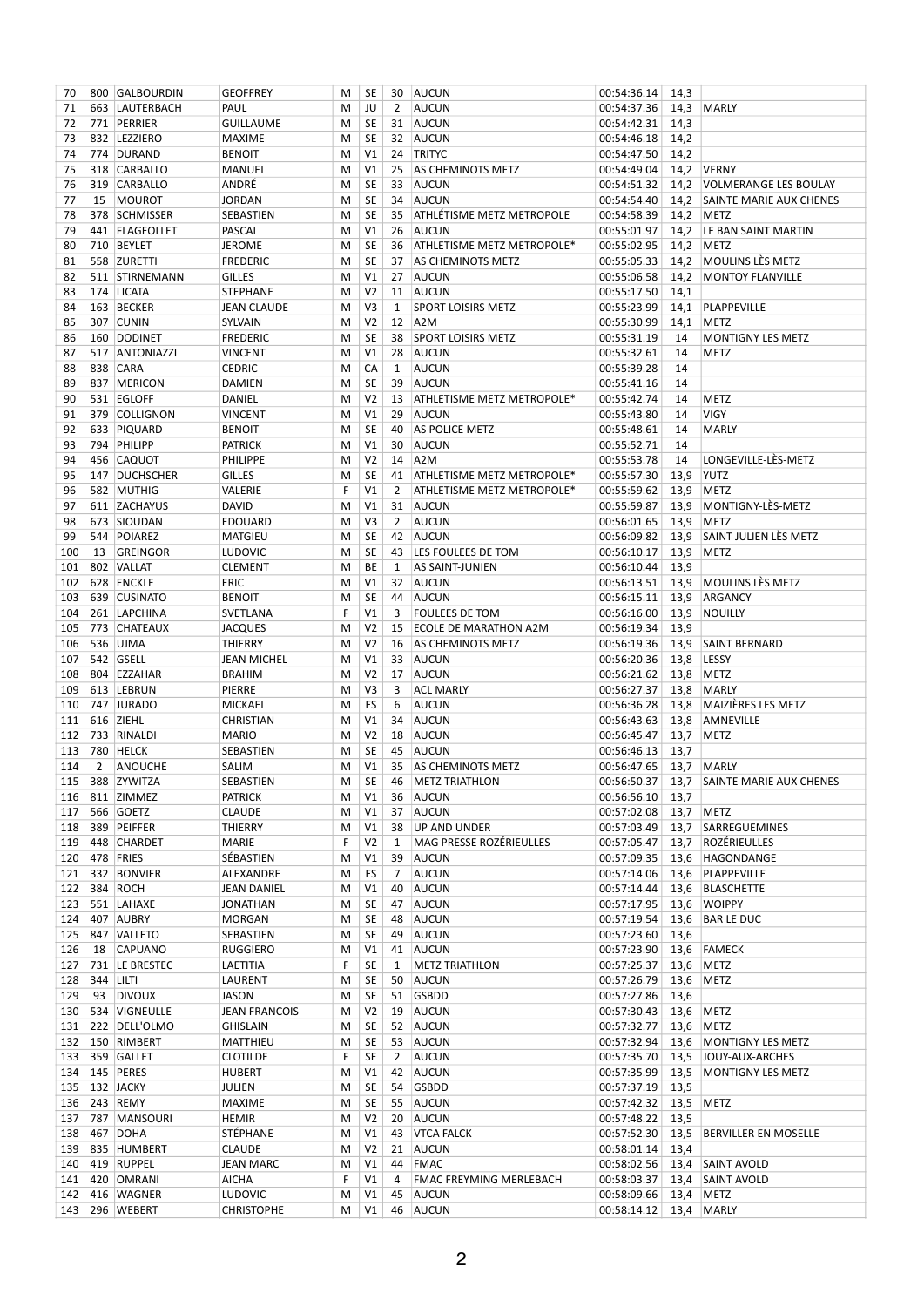| 144        |         | 641 MANN                | <b>CEDRIC</b>                 | м      | V <sub>1</sub> | 47             | AUCUN                            | 00:58:17.99                | 13,4 | METZ                           |
|------------|---------|-------------------------|-------------------------------|--------|----------------|----------------|----------------------------------|----------------------------|------|--------------------------------|
| 145        |         | 283 BOUNOUGHAZ          | <b>MORGAN</b>                 | M      | SE             | 56             | AUCUN                            | 00:58:20.05                | 13,4 | <b>METZ</b>                    |
| 146        |         | 412 PRUNNEAUX           | SEBASTIEN                     | М      | SE             | 57             | ECOLE DU MARATHON METZ           | 00:58:27.24                | 13,3 | SAULNY                         |
| 147        |         | 180 DINET               | <b>JEROME</b>                 | M      | V <sub>1</sub> | 48             | AUCUN                            | 00:58:27.61                | 13,3 | <b>METZ</b>                    |
| 148        | 603     | MOUTY                   | ALEXANDRE                     | M      | CA             | $\overline{2}$ | AS CHEMINOTS METZ                | 00:58:28.64                | 13,3 |                                |
| 149        | 36      | <b>VALENTIN</b>         | <b>PATRICK</b>                | М      | V <sub>1</sub> | 49             | AUCUN                            | 00:58:33.91                | 13,3 | METZ/BORNY                     |
| 150        |         | 159 HOLLEVILLE          | <b>JEAN PAUL</b>              | M      | V <sub>1</sub> | 50             | AUCUN                            | 00:58:36.71                | 13,3 | <b>LABRY</b>                   |
| 151        | 748     | <b>PETITOT</b>          | <b>JEAN PHILIPPE</b>          | М      | SE             | 58             | AUCUN                            | 00:58:37.56                | 13,3 |                                |
|            |         | 612 OLMI                |                               |        |                |                |                                  |                            |      |                                |
| 152        |         |                         | <b>FRANCK</b>                 | M      | V <sub>1</sub> | 51             | AUCUN                            | 00:58:42.06                | 13,3 | <b>METZ</b>                    |
| 153        |         | 373 JUNGELS             | <b>THOMAS</b>                 | M      | SE             | 59             | AUCUN                            | 00:58:42.80                | 13,3 | SCY-CHAZELLES                  |
| 154        |         | 555 DEPARIS             | PASCAL                        | M      | V <sub>1</sub> | 52             | AUCUN                            | 00:58:45.00                | 13,3 | <b>MONTIGNY LES METZ</b>       |
| 155        |         | 396 CZABANSKI           | <b>DAVID</b>                  | M      | V <sub>1</sub> | 53             | AUCUN                            | 00:58:46.44                | 13,3 | ALGRANGE                       |
| 156        |         | 480 ZUROWSKI            | <b>CHRISTOPHE</b>             | М      | V <sub>1</sub> | 54             | <b>TRI TOUL TEAM</b>             | 00:58:48.06                | 13,3 | <b>FONTENOY-SUR-MOSELLE</b>    |
| 157        |         | 276 PIERSON             | JULIEN                        | м      | SE             | 60             | AUCUN                            | 00:58:48.34                | 13,3 | LAUNSTROFF                     |
| 158        |         | 727 DE LEMOS            | KARL                          | M      | V <sub>1</sub> | 55             | AUCUN                            | 00:58:48.50                | 13,3 | MONTIGNY-LES-METZ              |
| 159        |         | 156 HAMOUCHE            | <b>SCHMICHA</b>               | F      | V <sub>1</sub> | 5              | <b>AUCUN</b>                     | 00:58:48.55                | 13,3 | <b>ARS SUR MOSELLE</b>         |
| 160        |         | 801 JACQUOT             | ERIC                          | М      | V <sub>1</sub> | 56             | AUCUN                            | 00:58:49.42                | 13,3 |                                |
| 161        | 576 BIR |                         | <b>CLAUDE</b>                 | M      | V <sub>2</sub> | 22             | AUCUN                            | 00:58:52.24                | 13,3 | MARLY                          |
| 162        |         | 850 MASSAME             | <b>FABIEN</b>                 | M      | <b>SE</b>      | 61             | AUCUN                            | 00:58:55.07                | 13,2 |                                |
|            |         |                         |                               |        |                |                |                                  |                            |      |                                |
| 163        |         | 162 BOUR                | <b>FREDERIC</b>               | M      | V <sub>1</sub> | 57             | <b>SPORT LOISIRS METZ</b>        | 00:58:56.23                | 13,2 | <b>METZ</b>                    |
| 164        |         | 667 BOUSSAT             | <b>DOMINIQUE</b>              | M      | V4             | $\mathbf{1}$   | <b>AUCUN</b>                     | 00:58:56.63                | 13,2 | MOULINS LES METZ               |
| 165        | 694     | <b>MIFA</b>             | <b>PATRICK</b>                | М      | SE             | 62             | <b>VITAFORM</b>                  | 00:58:59.45                | 13,2 | <b>MONTIGNY LES METZ</b>       |
| 166        | 137     | <b>BRION</b>            | <b>ALAIN</b>                  | М      | V <sub>2</sub> | 23             | <b>GSBDD</b>                     | 00:59:01.55                | 13,2 |                                |
| 167        | 343     | REGGIANINI              | <b>XAVIER</b>                 | M      | V <sub>1</sub> | 58             | AUCUN                            | 00:59:02.02                | 13,2 | BERTRANGE                      |
| 168        | 19      | LAROSE                  | <b>SYLVIE</b>                 | F      | V1             | 6              | <b>VSPA</b>                      | 00:59:03.44                | 13,2 | <b>COURCELLES SUR NIED</b>     |
| 169        |         | 541 MINOT               | <b>JEAN LOUIS</b>             | M      | V <sub>1</sub> | 59             | AUCUN                            | 00:59:04.00                | 13,2 | <b>METZ</b>                    |
| 170        |         | 704 SORNETE             | SEBASTIEN                     | M      | SE             | 63             | AUCUN                            | 00:59:06.92                | 13,2 | MONTIGNY LES METZ              |
|            |         |                         |                               |        |                |                |                                  |                            |      |                                |
| 171        | 55      | SINOT                   | <b>OLIVIER</b>                | M      | V <sub>1</sub> | 60             | AUCUN                            | 00:59:09.23                | 13,2 | <b>MONTIGNY LES METZ</b>       |
| 172        | 31      | <b>DOYEN</b>            | <b>FRANCK</b>                 | M      | V <sub>1</sub> | 61             | <b>SP VERNY</b>                  | 00:59:11.35                | 13,2 | <b>VERNY</b>                   |
| 173        | 248     | GERARD                  | <b>BENJAMIN</b>               | M      | SE             | 64             | AUCUN                            | 00:59:11.58                | 13,2 | <b>MONTIGNY LES METZ</b>       |
| 174        | 30      | FRANGI                  | <b>THIERRY</b>                | М      | V <sub>1</sub> | 62             | AUCUN                            | 00:59:11.65                | 13,2 | <b>VERNY</b>                   |
| 175        |         | 815 KIRMANN             | <b>JEAN LUC</b>               | M      | V <sub>2</sub> | 24             | AUCUN                            | 00:59:13.37                | 13,2 |                                |
| 176        |         | 510 GAUTHIER            | PIERRE                        | М      | V <sub>2</sub> | 25             | ATHLETISME METZ METROPOLE*       | 00:59:14.32                | 13,2 | <b>METZ</b>                    |
| 177        |         | 699 FACHOT              | <b>VINCENT</b>                | М      | V <sub>1</sub> | 63             | AUCUN                            | 00:59:17.54                |      | 13,2 LONGEVILLE LES METZ       |
| 178        |         | 692 WEINBRENNER         | REMI                          | M      | SE             | 65             | <b>FOULEE DE TOM</b>             | 00:59:18.28                |      | 13.2 SAINT JULIEN LÈS METZ     |
| 179        | 278     | HOBE                    | RAYMOND                       | M      | V <sub>2</sub> | 26             | <b>FLORANGE OC</b>               | 00:59:18.74                | 13,2 | FLORANGE                       |
|            |         |                         |                               |        |                |                |                                  |                            |      |                                |
| 180        |         | 184 SOCHACKI            | <b>FREDERIC</b>               | м      | V <sub>1</sub> | 64             | <b>CORA</b>                      | 00:59:19.76                | 13,1 | MONTIGNY LES METZ              |
| 181        |         | 255 BETTING             | GUY                           | M      | V <sub>1</sub> | 65             | AUCUN                            | 00:59:20.36                | 13,1 | PLESNOIS                       |
| 182        |         | 293 BAUER               | <b>GEORGES</b>                | M      | V <sub>2</sub> | 27             | <b>ATHLETISME METZ METROPOLE</b> | 00:59:22.92                | 13,1 | <b>CHATEL ST GERMAIN</b>       |
| 183        |         | 817 LOBREAU             | <b>VINCENT</b>                | M      | SE             | 66             | AUCUN                            | 00:59:23.07                | 13,1 |                                |
| 184        |         | 152 MATHIEU             | DANIEL                        | М      | V <sub>2</sub> | 28             | AUCUN                            | 00:59:25.71                | 13,1 | MONTIGNY LES METZ              |
| 185        |         | 258 MONTION             | <b>CHRISTOPHE</b>             | М      | SE             | 67             | AUCUN                            | 00:59:28.16                | 13,1 | JOUY AUX ARCHES                |
| 186        |         | 782 WANILLAINCOURT      | <b>STEPHANE</b>               | M      | V <sub>1</sub> | 66             | AUCUN                            | 00:59:30.46                | 13,1 |                                |
| 187        |         | 399 PETRY               | <b>ADRIEN</b>                 | М      | SE             | 68             | AUCUN                            | 00:59:31.32                | 13,1 | MANOM                          |
| 188        |         | 168 GENSON              | <b>LIONEL</b>                 | М      | V <sub>1</sub> |                | 67 AUCUN                         | 00:59:36.87                |      | 13,1 CHESNY                    |
|            |         |                         |                               | M      | V <sub>2</sub> |                | 29 AUCUN                         |                            |      | 00:59:38.76 13,1 ARRAYE ET HAN |
|            |         | 189 606 FLAMION         | <b>FLORENT</b>                |        |                |                |                                  |                            |      |                                |
| 190        |         | 687 OUDIN               | <b>ALAIN</b>                  | M      | V <sub>2</sub> | 30             | AUCUN                            | 00:59:38.83                | 13,1 | MOULINS LES METZ               |
| 191        | 583     | BODEREAU                | <b>THIERRY</b>                | M      | V1             | 68             | ATHLETISME METZ METROPOLE*       | 00:59:40.01                | 13,1 | SCY-CHAZELLES                  |
| 192        |         | 459 SCHUTZ              | <b>GEOFFREY</b>               | M      | SE             | 69             | AUCUN                            | 00:59:41.47                | 13,1 | BLENOD LES PONT A MOUSSON      |
| 193        | 34      | <b>FRANCOIS</b>         | <b>CYRIL</b>                  | M      | SE             | 70             | AUCUN                            | 00:59:43.61                | 13,1 | <b>CUVRY</b>                   |
| 194        | 42      | GOUSSE                  | <b>FRANCIS</b>                | M      | V1             | 69             | AUCUN                            | 00:59:45.63                | 13,1 | <b>TETING SUR NIED</b>         |
| 195        |         | 169 LAGRUE              | <b>BENOIT</b>                 | M      | SE             |                | 71 AUCUN                         | 00:59:47.15                | 13   | METZ                           |
| 196        |         | 353 GUILLAUME           | <b>DIDIER</b>                 | M      | V <sub>2</sub> | 31             | AUCUN                            | 00:59:47.17                | 13   | <b>COURCELLES SUR NIED</b>     |
| 197        |         | 577 TARILLON            | SYLVAIN                       | M      | SE             | 72             | AUCUN                            | 00:59:52.00                | 13   | METZ                           |
| 198        |         | 791 SCARAMUCCI          | <b>MARC</b>                   | M      | V <sub>2</sub> | 32             | AUCUN                            | 00:59:52.10                | 13   |                                |
| 199        | 38      | <b>CALVEZ</b>           | GAËL                          | м      | V1             | 70             | AUCUN                            | 00:59:52.21                | 13   | METZ                           |
|            |         |                         |                               |        |                |                |                                  |                            |      |                                |
| 200        | 73      | <b>ADJARI</b>           | LEILA                         | F      | SE             | 3              | <b>GSBDD</b>                     | 00:59:54.25                | 13   |                                |
| 201        |         | 304 HAUT                | <b>JEAN RAPHAEL</b>           | M      | V1             | 71             | AUCUN                            | 00:59:55.77                | 13   | METZ                           |
| 202        |         | 513 LASALA              | <b>RINO</b>                   | M      | V <sub>2</sub> | 33             | AUCUN                            | 00:59:56.18                | 13   | <b>GLATIGNY</b>                |
| 203        |         | 461 VILAIN              | PIERRE                        | M      | SE             | 73             | AUCUN                            | 00:59:59.85                | 13   | LONGEVILLE-LES-METZ            |
| 204        |         | 398 LERAY               | <b>THOMAS</b>                 | M      | SE             | 74             | <b>AUCUN</b>                     | 01:00:03.14                | 13   | <b>YUTZ</b>                    |
| 205        |         | 683 EGGRICKY            | THIBAUT                       | M      | SE             | 75             | AUCUN                            | 01:00:04.54                | 13   | METZ                           |
|            |         | 206   634   DEMUMIEUX   | <b>CHRISTELLE</b>             | F      | SE             | 4              | <b>AUCUN</b>                     | 01:00:05.94                | 13   | <b>METZ</b>                    |
| 207        | 1       | <b>BOHL</b>             | <b>JEAN LUC</b>               | M      | V <sub>2</sub> | 34             | AUCUN                            | 01:00:07.54                | 13   | MONTIGNY LES METZ              |
|            | 52      | SALIOU                  |                               |        | SE             | 76             | AUCUN                            | 01:00:08.43                |      | METZ                           |
| 208        |         |                         | JEROME                        | M      |                |                |                                  |                            | 13   |                                |
| 209        |         | 671 CHAPULET            | JULIEN                        | M      | SE             | 77             | <b>AUCUN</b>                     | 01:00:09.79                | 13   | METZ                           |
| 210        |         | 495 BRESSON             | <b>PATRICK</b>                | M      | V <sub>2</sub> | 35             | <b>AUCUN</b>                     | 01:00:10.65                | 13   | PLAPPEVILLE                    |
| 211        |         |                         |                               | M      | V3             | 4              | <b>AUCUN</b>                     | 01:00:12.78                | 13   | <b>NANCY</b>                   |
|            |         | 823 BOLOPION            | <b>JACQUES</b>                |        |                |                |                                  |                            |      |                                |
| 212        |         | 235 NEMBRINI            | <b>CHRISTOPHE</b>             | M      | V1             | 72             | <b>AUCUN</b>                     | 01:00:23.76                | 12,9 | <b>MONTIGNY LES METZ</b>       |
| 213        |         | 232 VILLIERE            | <b>REGIS</b>                  | M      | SE             | 78             | AUCUN                            | 01:00:27.28                | 12,9 | FEY                            |
|            |         |                         |                               |        |                | 79             |                                  |                            |      |                                |
| 214        |         | 221 FISCHER             | STÉPHANE                      | M      | SE             |                | <b>AUCUN</b>                     | 01:00:28.33                | 12,9 | <b>MARLY</b>                   |
| 215        |         | 345 ABRUSCI             | <b>JEAN FARNCOIS</b>          | M      | SE             | 80             | RUNNING CLUB RIVES DE MOSELLE    | 01:00:29.53                | 12,9 | <b>ENNERY</b>                  |
| 216<br>217 |         | 594 HEIB<br>519 LEFEVRE | <b>JEAN PASCAL</b><br>MICKAEL | М<br>м | V1<br>V1       | 73<br>74       | AUCUN<br><b>AUCUN</b>            | 01:00:35.23<br>01:00:38.09 | 12,9 | <b>METZ</b><br>12,9 MARIEULLES |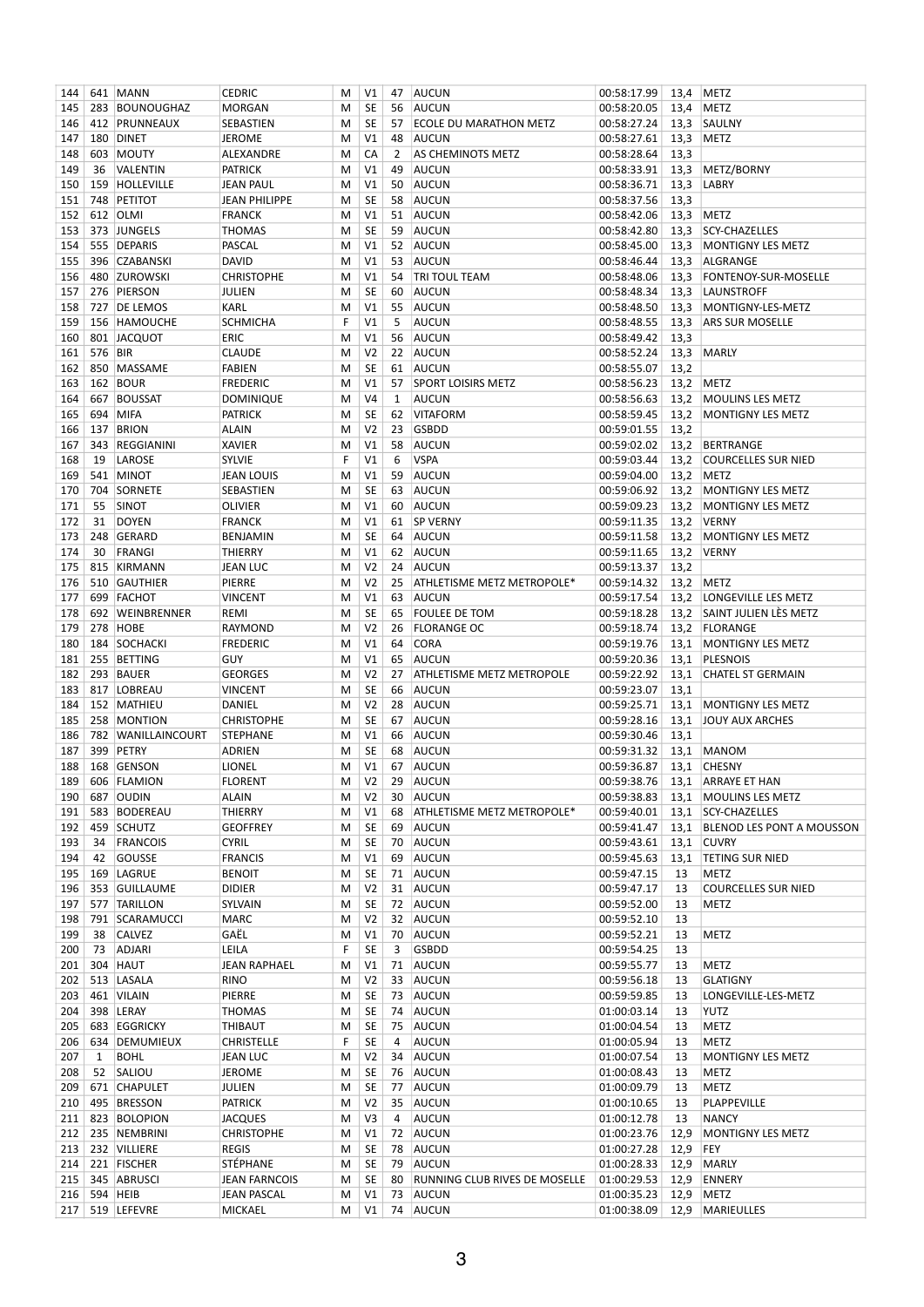| 218 |         | 527 GRISVAL         | <b>CHRISTOPHE</b>      | М | SE             | 81             | AUCUN                            | 01:00:38.32              |      | 12,9 SAINT JULIEN LÈS METZ    |
|-----|---------|---------------------|------------------------|---|----------------|----------------|----------------------------------|--------------------------|------|-------------------------------|
| 219 |         | 285 TOTINO          | JULIEN                 | M | <b>SE</b>      | 82             | AUCUN                            | 01:00:38.36              | 12,9 | LE BAN SAINT MARTIN           |
| 220 |         | 618 LANG            | REMI                   | M | SE             | 83             | AUCUN                            | 01:00:41.86              | 12,9 | AMNEVILLE                     |
| 221 |         | 367 PETIT           | PHILIPPE               | M | V1             | 75             | AUCUN                            | 01:00:43.20              | 12,8 | PELTRE                        |
| 222 | 161     | BEAUREGARD          | <b>DENIS</b>           | M | V3             | 5              | SPORT LOISIRS METZ               | 01:00:44.41              | 12,8 | SOLGNE                        |
| 223 | 608     | NEUMANN             | <b>JONATHAN</b>        | M | SE             | 84             | AUCUN                            | 01:00:54.13              | 12,8 | <b>BAN SAINT MARTIN (LE)</b>  |
| 224 | 89      | <b>WAROUX</b>       | <b>JEAN FRANCOIS</b>   | М | V1             | 76             | <b>GSBDD</b>                     | 01:00:57.57              | 12,8 |                               |
| 225 | 56      | <b>KAPITAN</b>      | <b>ROMAIN</b>          | M | SE             | 85             | <b>AUCUN</b>                     | 01:00:59.49              | 12,8 | <b>MONTIGNY LES METZ</b>      |
| 226 | 80      | <b>CAMBEL</b>       | PASCAL                 | M | SE             | 86             | <b>GSBDD</b>                     | 01:00:59.53              | 12,8 |                               |
|     |         |                     |                        |   |                |                |                                  |                          |      |                               |
| 227 | 457     | PIERRE              | SANDRINE               | F | V1             | $\overline{7}$ | <b>AUCUN</b>                     | 01:01:00.19              | 12,8 | <b>GORZE</b>                  |
| 228 | 443     | KELLER              | <b>JOAN</b>            | M | JU             | 3              | <b>FMAC</b>                      | 01:01:00.59              | 12,8 | LONGEVILLE LES ST AVOLD       |
| 229 | 88      | ATIDEGLA            | PHILIPPE               | M | SE             | 87             | <b>GSBDD</b>                     | 01:01:02.00              | 12,8 |                               |
| 230 | 227     | <b>DESOBRY</b>      | <b>GAUTIER</b>         | M | SE             | 88             | AUCUN                            | 01:01:02.47              | 12,8 | <b>METZ</b>                   |
| 231 |         | 744 GALEOTTI        | PAUL                   | М | SE             | 89             | AUCUN                            | 01:01:06.24              | 12,8 | MAIZIÈRES LES METZ            |
| 232 |         | 239 SPANIER         | <b>GILLES</b>          | M | V <sub>1</sub> | 77             | AUCUN                            | 01:01:07.84              | 12,8 | <b>METZ</b>                   |
| 233 |         | 703 VINCENT         | <b>JULIETTE</b>        | F | SE             | 5              | <b>AUCUN</b>                     | 01:01:08.02              | 12,8 | LONGEVILLE LES METZ           |
| 234 |         | 282 SCHOESER        | SYLVAIN                | M | V <sub>2</sub> | 36             | <b>AUCUN</b>                     | 01:01:08.33              | 12,8 | NEUFGRANGE                    |
| 235 |         | 767 RIGONI          | <b>HERVE</b>           | M | V <sub>2</sub> | 37             | LES FOULÉES DE TOM               | 01:01:09.65              | 12,8 |                               |
| 236 | 240     | SPANIER             | LEILA                  | F | V1             | 8              | <b>AUCUN</b>                     | 01:01:11.13              | 12,7 | <b>METZ</b>                   |
| 237 |         | 620 CASCINELLI      | <b>GEOFFROY</b>        | M | SE             | 90             | <b>METZ TRIATHLON</b>            | 01:01:12.27              |      | 12,7 JUSSY                    |
|     |         |                     |                        |   |                |                |                                  |                          |      |                               |
| 238 |         | 813 BASSINAT        | PHILIPPE               | М | V1             | 78             | AUCUN                            | 01:01:12.45              | 12,7 |                               |
| 239 |         | 547 CUSUMANO        | <b>GINO</b>            | M | V <sub>2</sub> | 38             | A <sub>2</sub> M                 | 01:01:17.21              |      | 12,7 SCY CHAZELLES            |
| 240 |         | 691 HADJ            | <b>FARID</b>           | M | V1             | 79             | AUCUN                            | 01:01:22.19              | 12,7 | MONTIGNY LES METZ             |
| 241 | 806     | <b>VILLIER</b>      | <b>LUDOVIC</b>         | M | <b>SE</b>      | 91             | <b>COURIR A BOUSSE</b>           | 01:01:24.71              | 12,7 |                               |
| 242 |         | 575 LINTZ           | <b>JEAN PIERRE</b>     | M | V1             | 80             | <b>METZ TRIATHLON</b>            | 01:01:25.63              |      | 12,7 MOULINS LÈS METZ         |
| 243 |         | 702 MARCHAL         | <b>BENOIT</b>          | M | V1             | 81             | <b>FOULEES DE TOM</b>            | 01:01:26.89              | 12,7 | <b>METZ</b>                   |
| 244 |         | 799 THOUVENEL       | PASCAL                 | M | V1             | 82             | AUCUN                            | 01:01:31.98              | 12,7 |                               |
| 245 | 810 VAZ |                     | <b>LEOPOLDINE</b>      | F | V1             | 9              | <b>AUCUN</b>                     | 01:01:33.56              | 12,7 |                               |
| 246 |         | 775 BONNEAU         | PHILIPPE               | M | V1             | 83             | AUCUN                            | 01:01:37.35              | 12,7 |                               |
|     | 548     | RAISER              |                        | M | ES             | 8              | <b>AUCUN</b>                     |                          | 12,6 | SAINT JULIEN LÈS METZ         |
| 247 |         |                     | PIERRE                 |   |                |                |                                  | 01:01:41.66              |      |                               |
| 248 | 469     | MESENBOURG          | <b>DIDIER</b>          | М | V1             | 84             | <b>VTCA FALCK</b>                | 01:01:52.57              | 12,6 | TROMBORN                      |
| 249 | 40      | <b>ALLART</b>       | JULIEN                 | M | SE             | 92             | AUCUN                            | 01:01:52.61              | 12,6 | METZ/BORNY                    |
| 250 | 858     | <b>CEPIN</b>        | <b>TEDDY</b>           | M | SE             | 93             | AUCUN                            | 01:01:53.20              | 12,6 | <b>METZ</b>                   |
| 251 |         | 249 SCHULER         | SYLVAIN                | M | V1             | 85             | AUCUN                            | 01:01:53.21              | 12,6 | METZ-MAGNY                    |
| 252 | 50      | <b>MULLER</b>       | <b>NICOLAS</b>         | M | ES             | 9              | <b>AUCUN</b>                     | 01:01:53.69              | 12,6 | <b>DIESEN</b>                 |
| 253 |         | 432 DEGANDT         | <b>JOANNY</b>          | M | SE             | 94             | <b>AUCUN</b>                     | 01:01:54.96              | 12,6 | LORRY-MARDIGNY                |
| 254 |         | 741 ROMMING         | <b>FRANCINE</b>        | F | V3             | 1              | FREYMING-MERLEBACH AC            | 01:01:59.01              | 12,6 | FOLSCHVILLER                  |
| 255 | 436     | GARNICHE            | <b>CHANTAL</b>         | F | V <sub>2</sub> | $\overline{2}$ | <b>AUCUN</b>                     | 01:02:04.22              | 12,6 | <b>VERNY</b>                  |
| 256 |         | 464 CHEVALLOT       | PASCAL                 | M | V1             | 86             | AUCUN                            | 01:02:05.64              | 12,6 | <b>ROMBAS</b>                 |
| 257 |         | 209 MESSAOUD        | KARIM                  | M | V1             | 87             | AUCUN                            | 01:02:06.04              | 12,6 | <b>METZ</b>                   |
|     |         |                     |                        |   |                |                |                                  |                          |      |                               |
| 258 |         | 740 SCHAEFER        | <b>JEAN-MARC</b>       | M | V <sub>2</sub> | 39             | AS CHEMINOTS METZ                | 01:02:06.41              | 12,6 | <b>METZ</b>                   |
| 259 |         | 183 HALINGER        | <b>JEAN MARIE</b>      | М | V <sub>2</sub> | 40             | <b>CORA</b>                      | 01:02:06.73              | 12,6 | CHÂTEL SAINT GERMAIN          |
| 260 |         | 848 VACCARO         | <b>DANY</b>            | М | V1             | 88             | <b>AUCUN</b>                     | 01:02:17.14              | 12,5 |                               |
| 261 |         | 458 ZEMANN          | <b>HELENE</b>          | F | V <sub>1</sub> | 10             | AUCUN                            | 01:02:17.35              | 12,5 | <b>RURANGE LES THIONVILLE</b> |
| 262 |         | 786 MAHUT           | LIONEL                 | M | V1             | 89             | AUCUN                            | 01:02:18.90              | 12,5 |                               |
|     |         | 263 430 RICHARD     | <b>OLIVIER</b>         | M | V1             |                | 90 AUCUN                         | 01:02:18.98 12,5 FORBACH |      |                               |
| 264 | 581 BEI |                     | <b>JEAN CHRISTOPHE</b> | M | V1             | 91             | AUCUN                            | 01:02:21.34              |      | 12,5 METZ                     |
| 265 |         | 355 LECLUSE         | JEAN PHILIPPE          | M | V1             | 92             | AUCUN                            | 01:02:21.98              | 12,5 | MONTIGNY LES METZ             |
| 266 | 94      | FOURNIER            | <b>ROMAIN</b>          | M | <b>SE</b>      | 95             | <b>GSBDD</b>                     | 01:02:28.08              | 12,5 |                               |
| 267 | 139     | <b>DIEHL</b>        | <b>FREDERIC</b>        | M | V1             | 93             | <b>GSBDD</b>                     | 01:02:29.93              | 12,5 |                               |
| 268 | 10      | UDOL                | <b>LUC</b>             | M | V <sub>2</sub> | 41             | <b>AUCUN</b>                     | 01:02:31.88              | 12,5 |                               |
|     |         |                     |                        |   | V1             |                |                                  |                          |      |                               |
| 269 |         | 181 BENOIT          | <b>DIDIER</b>          | M |                | 94             | <b>CORA</b>                      | 01:02:39.95              | 12,5 | BLENOD LÈS PONT À MOUSSON     |
| 270 |         | 376 WENDELS         | JÉRÉMY                 | M | SE             | 96             | AUCUN                            | 01:02:45.25              | 12,4 | GUENANGE                      |
| 271 |         | 352 HUMBERT         | <b>VINCENT</b>         | M | SE             | 97             | AUCUN                            | 01:02:46.26              | 12,4 | MANOM                         |
| 272 |         | 340 HILPERT         | <b>JEAN NOEL</b>       | M | V1             | 95             | <b>AUCUN</b>                     | 01:02:46.31              | 12,4 | <b>REMILLY</b>                |
|     |         | 273 176 VINEL       | <b>DENIS</b>           | M | V <sub>2</sub> | 42             | AUCUN                            | 01:02:47.41              | 12,4 | <b>MARLY</b>                  |
| 274 |         | 204 COURTADE        | PIERRE                 | M | V1             | 96             | <b>FOULÉES DE TOM</b>            | 01:02:47.44              | 12,4 | <b>WOIPPY</b>                 |
|     |         | 275   111   BABIN   | <b>MARIE CATHY</b>     | F | SE             | 6              | GSBDD                            | 01:02:49.18              | 12,4 |                               |
|     |         | 276 821 ZENT        | ALBERT                 | M | V1             | 97             | <b>AUCUN</b>                     | 01:02:51.55              |      | 12,4 JARNY                    |
| 277 |         | 280 CHENOT          | <b>PATRICK</b>         | M | V <sub>2</sub> | 43             | A <sub>2</sub> M                 | 01:02:52.90              |      | 12,4 MARLY                    |
|     |         | 278   141   FRENTZ  | ALAIN                  | M | V1             | 98             | <b>AUCUN</b>                     | 01:02:53.86              | 12,4 | MOULINS LÈS METZ              |
| 279 |         | 179 LASSAGNE        | <b>AUGUSTIN</b>        | M | JU             | 4              | <b>AUCUN</b>                     | 01:02:57.52              | 12,4 | MONTIGNY LES METZ             |
|     |         |                     |                        |   |                |                |                                  |                          |      |                               |
| 280 |         | 579 MARTINELI       | <b>DAVID</b>           | M | V <sub>2</sub> | 44             | AUCUN                            | 01:02:59.73              | 12,4 | <b>METZ</b>                   |
| 281 |         | 234 STUREL          | <b>MARIE PIERRE</b>    | F | V1             | 11             | AUCUN                            | 01:02:59.80              | 12,4 | LE BAN ST MARTIN              |
|     |         | 282   539   KHELIFI | AMINE                  | M | SE             | 98             | <b>AUCUN</b>                     | 01:02:59.98              | 12,4 | MONTIGNY LES METZ             |
| 283 |         | 736 JOYEUX          | <b>STEPHANE</b>        | M | V1             | 99             | <b>AUCUN</b>                     | 01:03:01.17              | 12,4 | <b>LORRY LES METZ</b>         |
| 284 |         | 607   SCARPELLINI   | VALERIE                | F | V1             | 12             | <b>METZ TRIATHLON</b>            | 01:03:01.22              | 12,4 | SAULNY                        |
| 285 |         | 382 ARRIGO          | LAURENT                | M | V1             |                | 100 AUCUN                        | 01:03:01.27              | 12,4 | HAGONDANGE                    |
| 286 |         | 327 GARCIA          | SENEN                  | M | V <sub>2</sub> | 45             | <b>ATHLETISME METZ METROPOLE</b> | 01:03:09.12              | 12,4 | <b>OGY</b>                    |
| 287 |         | 685 EGGRICKX        | QUENTIN                | M | SE             | 99             | AUCUN                            | 01:03:10.80              | 12,3 | METZ                          |
| 288 |         | 587 TROVARO         | VALÉRIE                | F | V1             | 13             | <b>ECOLE DU MARATHON</b>         | 01:03:11.59              | 12,3 | <b>METZ</b>                   |
| 289 |         | 598 BALDO           | PIERRE                 | M | SE             |                | 100 AUCUN                        | 01:03:11.88              | 12,3 | <b>METZ</b>                   |
|     |         | 290 621 BRENOT      | ALEXANDRE              | М | SE             |                | 101 LES FOULEES DE TOM           | 01:03:11.95              | 12,3 | LE BAN ST MARTIN              |
|     |         | 291 614 DHENNE      |                        | М | V1             |                | 101 AUCUN                        | 01:03:13.96              |      | 12,3 MONTIGNY LES METZ        |
|     |         |                     | OLIVIER                |   |                |                |                                  |                          |      |                               |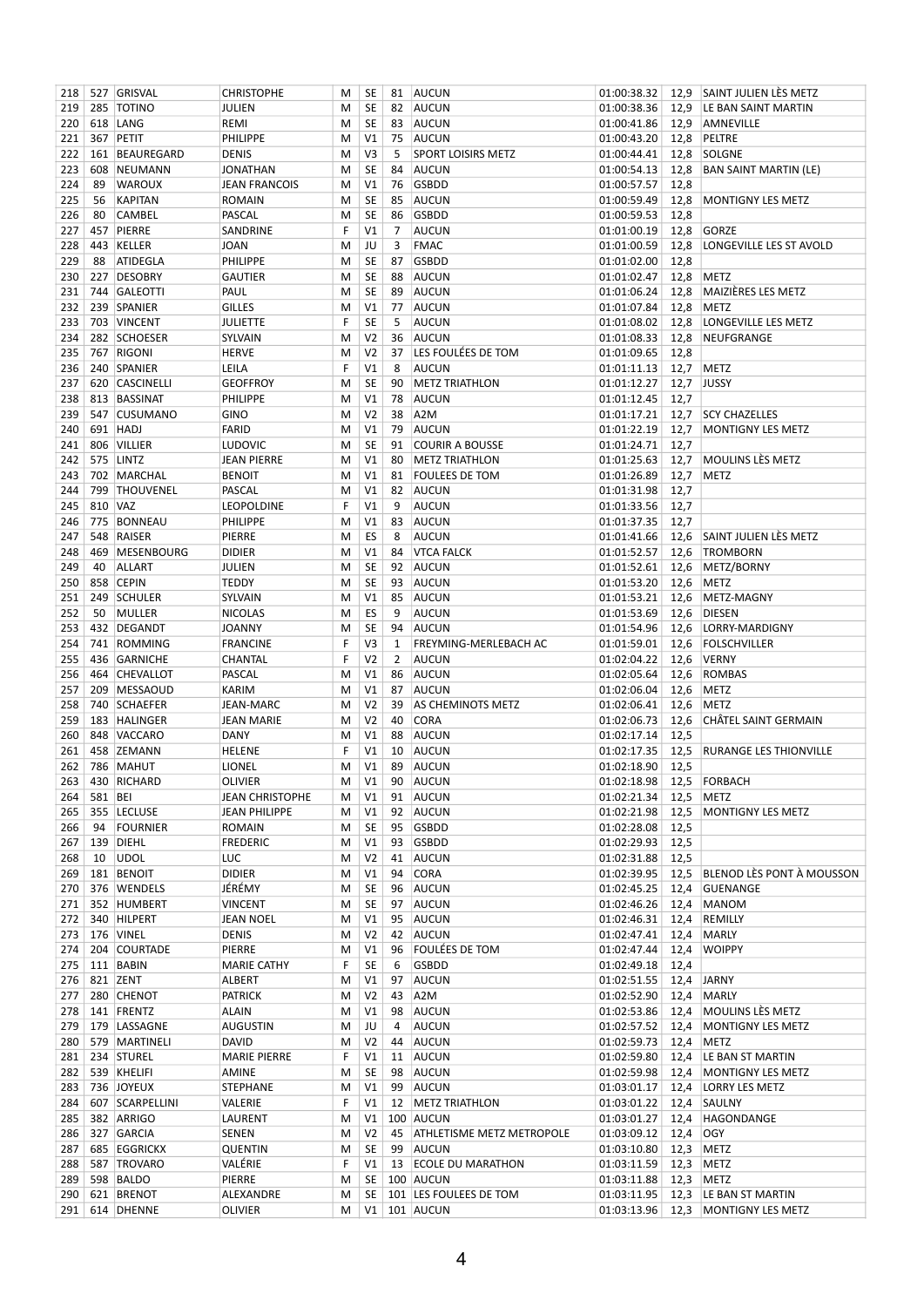| 292        |                | 198 GIERDEN                | <b>AURELIE</b>                   | F      | SE              | 7              | A <sub>2</sub> M                 | 01:03:15.91                |              | 12,3   LONGEVILLE LES METZ  |
|------------|----------------|----------------------------|----------------------------------|--------|-----------------|----------------|----------------------------------|----------------------------|--------------|-----------------------------|
| 293        |                | 301 LONGO                  | <b>MURIEL</b>                    | F      | V2              | 3              | <b>AUCUN</b>                     | 01:03:18.51                | 12,3         | <b>VERNY</b>                |
| 294        |                | 686 GOVAILLE               | SEBASTIEN                        | М      | V <sub>1</sub>  |                | 102 AUCUN                        | 01:03:21.35                | 12,3         | <b>METZ</b>                 |
| 295        |                | 507 BARTHET                | <b>THOMAS</b>                    | М      | SE              |                | 102 AUCUN                        | 01:03:22.42                | 12,3         | FORBACH                     |
| 296        |                | 414 MICHEL                 | SEBASTIEN                        | M      | SE              |                | 103 AUCUN                        | 01:03:22.55                | 12,3         | FORBACH                     |
| 297        |                | 514 SALMON                 | <b>FABRICE</b>                   | м      | V <sub>2</sub>  | 46             | AUCUN                            | 01:03:23.56                | 12,3         | PLAPPEVILLE                 |
| 298        |                | 377 ARNOUX                 | <b>NICOLAS</b>                   | M      | SE              |                | 104 AUCUN                        | 01:03:23.59                | 12,3         | <b>METZ</b>                 |
| 299        |                | 177 CHARLES                | GILLES                           | М      | V1              |                | 103 AUCUN                        | 01:03:26.46                | 12,3         | <b>SAINTE BARBE</b>         |
| 300        | 77             | MARRAS                     | <b>DIMITRI</b>                   | M      | SE              |                | 105 GSBDD                        | 01:03:27.44                | 12,3         |                             |
| 301        | 599            | NOURRIT                    | <b>JULIE</b>                     | F      | SE              | 8              | <b>AUCUN</b>                     | 01:03:27.99                | 12,3         | CHÂTEL SAINT GERMAIN        |
| 302        |                | 281 SANTY                  | ANNE                             | F      | SE              | 9              | <b>AUCUN</b>                     | 01:03:28.73                | 12,3         | <b>METZ</b>                 |
| 303        |                | 526 MONTIER                | <b>CHRISTIAN</b>                 | M      | V3              | 6              | <b>AUCUN</b>                     | 01:03:28.76                | 12,3         | <b>METZ</b>                 |
| 304        |                | 600 NOURRIT                | RENÉ PIERRE                      | M      | V1              |                | 104 AUCUN                        | 01:03:28.82                | 12,3         | <b>CHATEL SAINT GERMAIN</b> |
| 305        |                | 462 GUERARD                | VALÉRIE                          | F      | <b>SE</b>       | 10             | AUCUN                            | 01:03:30.74                | 12,3         | LONGEVILLE-LES-METZ         |
| 306        |                | 140 VAN COPENHOLL          | CYRIL                            | M      | SE              |                | 106 GSBDD                        | 01:03:31.88                | 12,3         |                             |
| 307        | 91             | DEMAILLY                   | ADRIEN                           | M      | <b>SE</b>       |                | 107 GSBDD                        | 01:03:32.89                | 12,3         |                             |
| 308        |                | 713 SALMON                 | AGNES                            | F      | V <sub>3</sub>  | 2              | <b>AUCUN</b>                     | 01:03:38.66                | 12,3         | <b>METZ</b>                 |
| 309        | 11             | <b>BOUNOUGHAZ</b>          | ALI                              | M      | V <sub>2</sub>  | 47             | AUCUN                            | 01:03:40.79                | 12,3         | <b>METZ</b>                 |
| 310        | 668            | <b>BAUER</b>               | JÉRÔME                           | М      | V1              |                | 105 AUCUN                        | 01:03:43.29                | 12,2         | <b>HAYES</b>                |
| 311        |                | 110 PEROT                  | ANGELA                           | F      | <b>SE</b>       | 11             | GSBDD                            | 01:03:46.42                | 12,2         |                             |
| 312        |                | 112 CLOLERY                | <b>JULIEN</b>                    | M      | SE              |                | 108 GSBDD                        | 01:03:48.42                | 12,2         |                             |
| 313        |                | 617 WILHELM                | <b>MARC</b>                      | М      | V <sub>1</sub>  |                | 106 AUCUN                        | 01:03:49.25                | 12,2         | SAINTE BARBE                |
| 314        | 48             | PARRA                      | <b>VICTOR</b>                    | M      | <b>SE</b>       |                | 109 ECOLE DE MARATHON A2M        | 01:03:51.96                | 12,2         | <b>ROMBAS</b>               |
| 315        | 401 HIE        |                            | <b>CHRISTELE</b>                 | F      | V <sub>1</sub>  | 14             | AUCUN                            | 01:03:52.13                | 12,2         | CORMONTREUIL                |
| 316        |                | 136 DOUVIER                | JOEL                             | М      | V1              |                | 107 GSBDD                        | 01:03:56.42                | 12,2         |                             |
| 317        |                | 797 STOERREZ               | <b>FLORIAN</b>                   | M      | SE              |                | 110 AUCUN                        | 01:03:57.91                | 12,2         |                             |
| 318        |                | 450 LEBOEUF                | <b>JEAN PIERRE</b>               | M      | V <sub>1</sub>  |                | 108 AUCUN                        | 01:03:58.63                | 12,2         | <b>TALANGE</b>              |
| 319        |                | 485 PONZELLINI             | Cécile                           | F      | <b>SE</b>       | 12             | <b>ECOLE DU MARATHON</b>         | 01:04:02.78                | 12,2         | <b>VRY</b>                  |
| 320        |                | 714 L'HOTE                 | DIDIER                           | М      | V1              |                | 109 AUCUN                        | 01:04:07.99                | 12,2         | MARLY                       |
| 321        | 295            | CASCIANO                   | <b>MAURICE</b>                   | м      | V <sub>2</sub>  | 48             | AUCUN                            | 01:04:08.47                | 12,2         | ENNERY                      |
| 322        |                | 175 BELPOIX                | <b>DIDER</b>                     | М      | V <sub>2</sub>  | 49             | AUCUN                            | 01:04:10.37                | 12,2         | MONTIGNY LES METZ           |
| 323        | 394            | 402 KINZELIN               | PIERRE EMMANUEL                  | M      | SE              |                | 111 AUCUN                        | 01:04:11.91                | 12,2         | <b>HATTONVILLE</b>          |
| 324        |                | <b>SCHWOERER</b>           | THIERRY                          | м      | V1<br><b>SE</b> |                | 110 A2M METZ                     | 01:04:13.08                | 12,1         | <b>METZ</b><br>TALANGE      |
| 325        |                | 350 MARCHAL                | <b>FRANCK</b>                    | M      |                 |                | 112 AUCUN<br>113 AUCUN           | 01:04:14.40<br>01:04:16.26 | 12,1         | <b>BASSE-HAM</b>            |
| 326        | 306            | 425 BIENTZ<br><b>BETOU</b> | <b>MICKAEL</b><br><b>MAURICE</b> | М<br>М | <b>SE</b><br>V3 | $\overline{7}$ | <b>AUCUN</b>                     | 01:04:19.97                | 12,1<br>12,1 | <b>METZ</b>                 |
| 327<br>328 | $\overline{7}$ | LANDIER                    | <b>JOEL</b>                      | м      | V1              |                | 111 AUCUN                        | 01:04:21.97                | 12,1         | <b>METZ</b>                 |
| 329        |                | 554 DUBOIS                 | BAPTISTE                         | М      | ES              | 10             | AUCUN                            | 01:04:24.48                | 12,1         | <b>MARLY</b>                |
| 330        | 69             | MAZEAU                     | <b>THOMAS</b>                    | М      | V <sub>2</sub>  | 50             | GSBDD                            | 01:04:24.62                | 12,1         |                             |
| 331        |                | 224 MOUCHOT                | <b>BRUNO</b>                     | M      | V <sub>2</sub>  | 51             | <b>ATHLETISME METZ METROPOLE</b> | 01:04:29.60                | 12,1         | CHARLY-ORADOUR              |
| 332        |                | 361 VITOUX                 | LIONEL                           | М      | SE              |                | 114 AUCUN                        | 01:04:31.32                | 12,1         | JOUY-AUX-ARCHES             |
| 333        |                | 588 TROVATO                | <b>JOSEPH</b>                    | M      | V1              |                | 112 ECOLE DE MARATHON A2M        | 01:04:35.59                | 12,1         | <b>METZ</b>                 |
| 334        |                | 471 SACKSTEDER             | FABIEN                           | М      | SE              |                | 115 AUCUN                        | 01:04:37.29                | 12,1         | <b>METZ</b>                 |
| 335        | 609            | PRIOL                      | PIERRE                           | M      | V <sub>1</sub>  |                | 113 AUCUN                        | 01:04:37.31                | 12,1         | MONTIGNY LES METZ           |
| 336        |                | 725 ANTOINE                | PASCAL                           | м      | V1              |                | 114 AUCUN                        | 01:04:38.94                | 12,1         | KOENIGMACKER                |
|            |                | 337 758 DEUTSCHER          | <b>MARIE</b>                     | F.     |                 |                | $ES$ 1 $ A2M$                    | 01:04:42.35 12,1           |              |                             |
| 338        |                | 843 NICOLAS                | <b>VINCENT</b>                   | М      | SE              |                | 116 AUCUN                        | 01:04:46.21                | 12           |                             |
| 339        |                | 440 SZYMCZAK               | JEREMY                           | M      | SE              |                | 117 AUCUN                        | 01:04:49.44                | 12           | <b>METZ</b>                 |
| 340        | 5              | <b>SCHANG</b>              | OLIVIER                          | M      | V1              |                | 115 AUCUN                        | 01:04:52.72                | 12           | <b>METZ</b>                 |
| 341        |                | 814 DUQUEMMU               | PATRICK                          | M      | V4              | $\overline{2}$ | <b>AUCUN</b>                     | 01:04:55.75                | 12           |                             |
| 342        |                | 126 ROSE                   | <b>STEPHANE</b>                  | M      | V1              |                | 116 GSBDD                        | 01:04:55.84                | 12           |                             |
| 343        |                | 170 GREINGOR               | <b>JEAN LUC</b>                  | M      | V <sub>2</sub>  |                | 52 AUCUN                         | 01:04:56.41                | 12           | LONGEVILLE LÈS METZ         |
| 344        |                | 664 DELAPORTE              | <b>PHILIPPE</b>                  | M      | V <sub>2</sub>  | 53             | AUCUN                            | 01:04:57.30                | 12           | <b>METZ</b>                 |
| 345        | 57             | LUNA SACIE                 | <b>JUAN</b>                      | M      | V1              |                | 117 AUCUN                        | 01:04:57.73                | 12           | <b>METZ</b>                 |
| 346        | 226            | LEIB                       | <b>JOHANN</b>                    | M      | SE              |                | 118 AUCUN                        | 01:04:59.80                | 12           | <b>MONTIGNY LES METZ</b>    |
| 347        | 39             | ALLART                     | <b>CHRISTOPHE</b>                | M      | V <sub>2</sub>  | 54             | AUCUN                            | 01:05:00.32                | 12           | METZ/BORNY                  |
| 348        |                | 290 AUDIN                  | SÉBASTIEN                        | M      | SE              |                | 119 AUCUN                        | 01:05:01.41                | 12           | <b>CHIEULLES</b>            |
| 349        |                | 346 PETITJEAN              | ANNE                             | F      | SE              | 13             | RUNNING CLUB RIVES DE MOSELLE    | 01:05:01.95                | 12           | <b>ENNERY</b>               |
| 350        |                | 762 CASAANOVA              | PAUL                             | M      | V <sub>2</sub>  | 55             | <b>AUCUN</b>                     | 01:05:03.63                | 12           |                             |
| 351        |                | 538 MATWIJIW               | <b>MARION</b>                    | M      | V3              | 8              | <b>AUCUN</b>                     | 01:05:07.73                | 12           | <b>MONTIGNY LES METZ</b>    |
| 352        | 486            | GRANDFILS-SPEYER           | LAURENT                          | M      | V1              |                | 118 AUCUN                        | 01:05:08.29                | 12           | <b>BRIEY</b>                |
| 353        |                | 437 LAUSSAC                | GRÉGORY                          | M      | SE              |                | 120 AUCUN                        | 01:05:08.73                | 12           | <b>METZ</b>                 |
| 354        |                | 385 DA PONTE               | PHILIPPE                         | M      | V1              |                | 119 AUCUN                        | 01:05:09.51                | 12           | SAIZERAIS                   |
| 355        |                | 684 STRAPPAZZON            | CYRIL                            | M      | V1              |                | 120 AUCUN                        | 01:05:10.15                | 12           | <b>VILLE SUR YRON</b>       |
|            |                | 356 206 LEMOY              | GERALD                           | M      | SE              |                | 121 AUCUN                        | 01:05:10.80                | 12           | <b>FLEURY</b>               |
| 357        |                | 286 LINDAS                 | <b>ISAURE</b>                    | F      | ES              | $\overline{2}$ | <b>AUCUN</b>                     | 01:05:11.02                | 12           | MONTIGNY-LES-METZ           |
| 358        |                | 302 SEGUIN                 | <b>JEAN FRANÇOIS</b>             | M      | V1              |                | 121 AUCUN                        | 01:05:11.21                | 12           | <b>MARLY</b>                |
| 359        |                | 444 ANDRES                 | <b>NICOLAS</b>                   | M      | SE              |                | 122 FMAC FREYMING MERLEBACH      | 01:05:18.36                | 11,9         | <b>FREYMING-MERLEBACH</b>   |
| 360        |                | 144 KREMER                 | <b>ALAIN</b>                     | M      | V <sub>3</sub>  | 9              | ATHLETISME METZ METROPOLE*       | 01:05:18.38                | 11,9         | <b>CUVRY</b>                |
|            |                | 361   172   STUDER         | SERGE                            | M      | V <sub>2</sub>  | 56             | <b>CSJ AUGNY JOGGING</b>         | 01:05:19.16                | 11,9         | NOVÉANT SUR MOSELLE         |
| 362        |                | 506 JOAS                   | ERIC                             | M      | SE              |                | 123 AUCUN                        | 01:05:23.18                | 11,9         | <b>METZ</b>                 |
|            |                | 363 533 DELLE              | ALEXANDRE                        | M      | SE              |                | 124 AUCUN                        | 01:05:25.46                | 11,9         | <b>MARLY</b>                |
| 364        |                | 836 BAUERLE                | ARNAUD                           | M      | SE              |                | 125 AUCUN                        | 01:05:26.45                | 11,9         | <b>HETTANGE GRANDE</b>      |
|            |                | 365   133   VRAC           | PAUL                             | м      | ES              |                | 11 GSBDD                         | 01:05:29.12                | 11,9         |                             |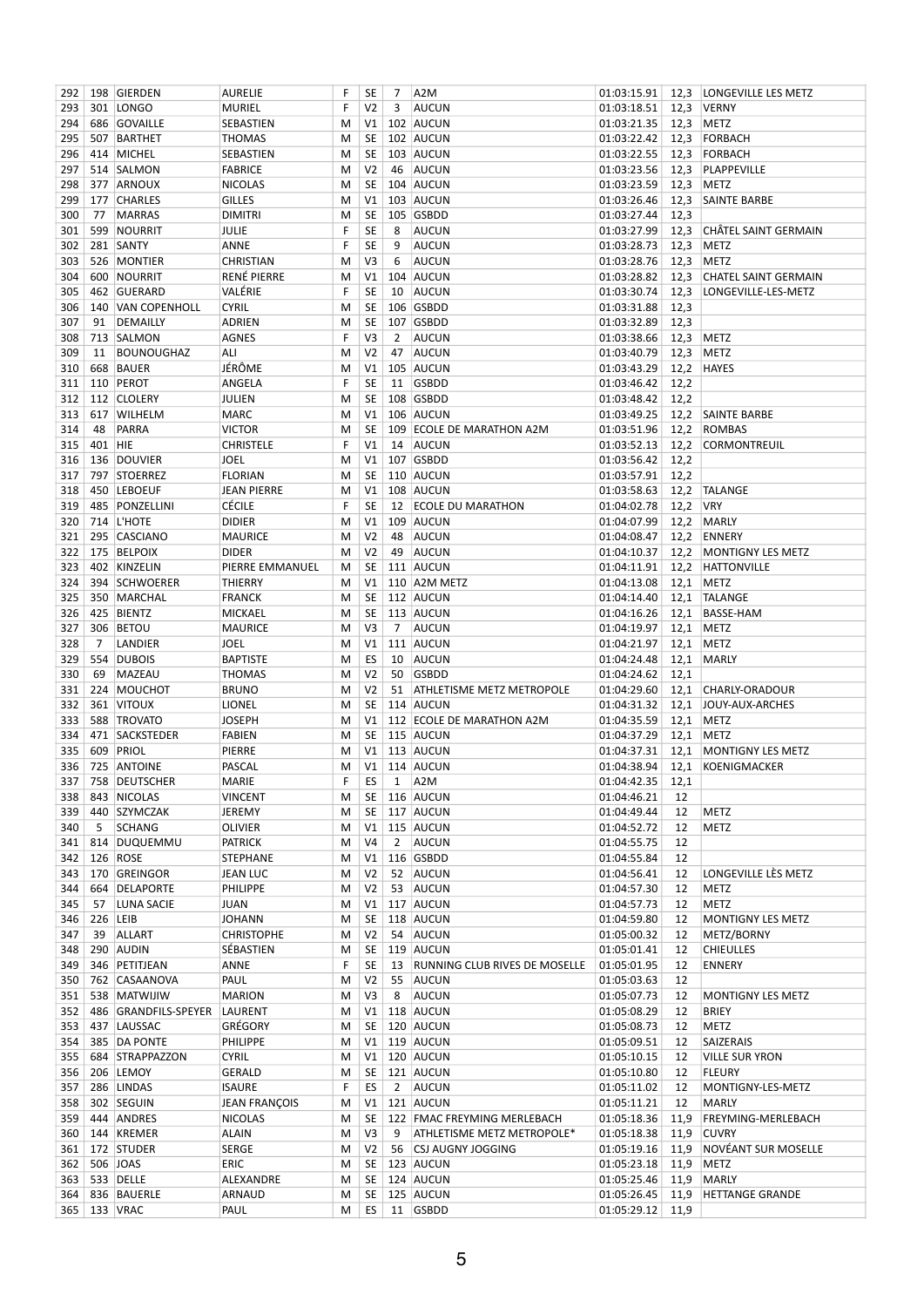| 366 |                  | 656 SCHICAAF           | ERIC                 | M | V1             |                | 122 AUCUN                   | 01:05:32.48              |      | 11,9   METZ                 |
|-----|------------------|------------------------|----------------------|---|----------------|----------------|-----------------------------|--------------------------|------|-----------------------------|
| 367 |                  | 602 CAMPE              | REMI                 | м | V <sub>2</sub> | 57             | <b>MARINE NATIONALE</b>     | 01:05:37.94              | 11,9 | METZ                        |
| 368 |                  | 757 NOLTET             | <b>BENOIT</b>        | М | V <sub>2</sub> | 58             | AUCUN                       | 01:05:48.13              | 11,9 |                             |
| 369 |                  | 629 SIEFFERT           | <b>FRANÇOIS</b>      | м | V <sub>1</sub> |                | 123 AUCUN                   | 01:05:48.15              | 11,9 | <b>METZ</b>                 |
| 370 | 766              | <b>MORO</b>            | <b>ALPHONSO</b>      | м | V <sub>2</sub> | 59             | AUCUN                       | 01:05:49.39              | 11,9 |                             |
| 371 |                  | 490 NOLL               | ALEXANDRE            | м | SE             |                | 126 AUCUN                   | 01:05:49.89              | 11,9 | MOULINS LÈS METZ            |
| 372 | 167              | GANDAR                 | <b>JACQUES</b>       | м | V <sub>2</sub> | 60             | AUCUN                       | 01:05:56.59              | 11,8 | <b>CHESNY</b>               |
| 373 |                  | 324 SALARIS            | <b>LUCIANO</b>       | м | V1             |                | 124 AUCUN                   | 01:05:57.22              | 11,8 | MALANCOURT LA MONTAGNE      |
| 374 |                  | 803 MYOTTE DUQUET      | ANDRE                | м | V <sub>2</sub> | 61             | <b>COURIR A BOUSSE</b>      | 01:05:58.93              | 11,8 |                             |
| 375 |                  | 131 COURTOIS           | JONATHAN             | M | ES             | 12             | GSBDD                       | 01:06:01.94              | 11,8 |                             |
| 376 | 400 HIE          |                        | <b>ANTHONY</b>       | м | V <sub>1</sub> |                | 125 AUCUN                   | 01:06:03.00              | 11,8 | METZ                        |
| 377 |                  | 271 CHATELET           | PHILIPPE             | м | V1             |                | 126 AUCUN                   | 01:06:04.27              | 11,8 | FLORANGE                    |
| 378 |                  | 732 KENANE             | ABDELKADER           | М | V <sub>4</sub> | 3              | <b>AUCUN</b>                | 01:06:04.38              | 11,8 | <b>BELLEVILLE SUR MEUSE</b> |
| 379 |                  | 615 ARCHEN             | OLIVIER              | м | V1             |                | 127 AUCUN                   | 01:06:10.12              | 11,8 | AMNEVILLE                   |
| 380 |                  | 591 RIGAULT            | <b>OLIVIER</b>       | м | V <sub>1</sub> |                | 128 AUCUN                   | 01:06:12.96              | 11,8 | <b>CORNY SUR MOSELLE</b>    |
| 381 | 795              | LEMAIRE                | ALEXANDRE            | м | <b>SE</b>      |                | 127 AUCUN                   | 01:06:17.15              | 11,8 |                             |
| 382 |                  | 680 BACUÉ              | MATHIEU              | м | <b>SE</b>      |                | 128 AUCUN                   | 01:06:18.41              | 11,8 | MONTIGNY LES METZ           |
| 383 |                  | 472 BIRCKNER           | <b>JEROME</b>        | м | SE             |                | 129 AUCUN                   | 01:06:21.07              | 11,8 | <b>METZ</b>                 |
| 384 |                  | 792 SIBILLE            | <b>HUBERT</b>        | м | V3             | 10             | AUCUN                       | 01:06:21.66              | 11,8 |                             |
| 385 |                  | 856 CUPRAMI            | <b>CLAUDE</b>        | M | V <sub>4</sub> | $\overline{4}$ | <b>AUCUN</b>                | 01:06:28.78              | 11,7 | FONTOY                      |
| 386 |                  | 842 BECHADDAD          | <b>BELKHIN</b>       | м | V <sub>1</sub> |                | 129 AUCUN                   | 01:06:36.85              | 11,7 |                             |
| 387 |                  | 777 SCURTO             | THIERRY              | м | V <sub>1</sub> |                | 130 AUCUN                   | 01:06:39.20              | 11,7 |                             |
| 388 |                  | 158 WEINLAND           | <b>LOIC</b>          | M | SE             |                | 130 SPORT LOISIRS METZ      | 01:06:40.70              | 11,7 | <b>CREUTZWALD</b>           |
| 389 |                  | 178 GUILLOU            | JULIEN               | м | <b>SE</b>      |                | 131 AUCUN                   | 01:06:46.52              | 11,7 | <b>MONTIGNY LES METZ</b>    |
| 390 | 567              | ROBINET                | <b>THIERRY</b>       | м | V <sub>2</sub> | 62             | AUCUN                       | 01:06:48.93              | 11,7 | <b>METZ</b>                 |
| 391 | 96               | <b>GALAN</b>           | MANUEL               | м | SE             |                | 132 GSBDD                   | 01:06:51.51              | 11,7 |                             |
| 392 | 267              | PROTIN                 | <b>HERVE</b>         | M | SE             |                | 133 AUCUN                   | 01:06:53.95              | 11,7 | <b>MONTIGNY LES METZ</b>    |
| 393 | 677              | GOUTTEBEL              | PASCAL               | м | SE             |                | 134 AMICALE POST LUXEMBOURG | 01:06:57.02              | 11,7 | <b>METZ</b>                 |
| 394 |                  | 164 KRICK              | <b>THIERRY</b>       | M | V <sub>1</sub> |                | 131 SPORT LOISIRS METZ      | 01:07:01.41              | 11,6 | RURANGE LÈS THIONVILLE      |
| 395 | 121              | MORMIN                 | <b>FREDERIC</b>      | M | SE             |                | 135 GSBDD                   | 01:07:02.30              | 11,6 |                             |
| 396 |                  | 760 BERTRAND           | <b>CHRISTIAN</b>     | м | V <sub>2</sub> | 63             | AUCUN                       | 01:07:05.85              | 11,6 |                             |
| 397 | 74               | <b>MARA MADEIRA</b>    | <b>STEPHANE</b>      | м | V <sub>1</sub> |                | 132 GSBDD                   | 01:07:06.44              | 11,6 |                             |
| 398 | 146              | PERES                  | <b>ELISE</b>         | F | CA             | 1              | ATHLETISME METZ METROPOLE*  | 01:07:07.97              | 11,6 | MONTIGNY LES METZ           |
| 399 | 568              | <b>CREUSOT</b>         | <b>FREDERIC</b>      | м | V1             |                | 133 AUCUN                   | 01:07:10.21              | 11,6 | HAGONDANGE                  |
| 400 | 32               | MANCA                  | <b>JEAN FRANCOIS</b> | м | V <sub>1</sub> |                | 134 AUCUN                   | 01:07:10.94              | 11,6 | <b>VERNY</b>                |
| 401 | 263              | <b>DUBOSC</b>          | DHAYANA              | F | SE             | 14             | LA MESSINE                  | 01:07:11.58              | 11,6 | <b>METZ</b>                 |
| 402 |                  | 397 LUTZ               | <b>NOÉMIE</b>        | F | SE             | 15             | A <sub>2</sub> M            | 01:07:12.15              | 11,6 | <b>MOULINS LES METZ</b>     |
| 403 | 695              | <b>CAULIER</b>         | <b>SIMON</b>         | M | SE             |                | 136 VITAFORM                | 01:07:14.03              | 11,6 | <b>METZ</b>                 |
| 404 | 35               | <b>VERGERIO</b>        | <b>MARC</b>          | м | V <sub>2</sub> | 64             | AUCUN                       | 01:07:16.14              | 11,6 | PELTRE                      |
| 405 | 670              | <b>COURQUEUX</b>       | PHILIPPE             | м | V <sub>2</sub> | 65             | AUCUN                       | 01:07:20.20              | 11,6 | <b>MONTIGNY LES METZ</b>    |
| 406 | 90               | <b>GUILLOU</b>         | <b>NICOLAS</b>       | м | SE             |                | 137 GSBDD                   | 01:07:28.91              | 11,6 |                             |
| 407 | 58               | <b>COMPE</b>           | <b>CEDRIC</b>        | м | SE             |                | 138 AUCUN                   | 01:07:30.21              | 11,6 | <b>METZ</b>                 |
| 408 | 14               | <b>GREINGOR</b>        | <b>NADINE</b>        | F | V1             | 15             | AUCUN                       | 01:07:33.00              | 11,5 | METZ                        |
| 409 | 105              | ROCHAT                 | <b>CHARLY</b>        | м | SE             |                | 139 GSBDD                   | 01:07:35.13              | 11,5 |                             |
| 410 |                  | 768 WISNIEWSIGI        | ERIC                 | М | JU             | 5              | AUCUN                       | 01:07:43.54              | 11,5 |                             |
| 411 |                  | 20 MULLER              | <b>MARC</b>          | M |                |                | SE   140   AUCUN            | 01:07:46.61 11,5 FORBACH |      |                             |
| 412 |                  | 749 BAILLARD           | ERIC                 | M | V <sub>2</sub> |                | 66 AUCUN                    | 01:07:47.56              |      | 11,5 MOULINS LES METZ       |
| 413 |                  | 562 MULLER             | <b>JEAN-PIERRE</b>   | М | V <sub>3</sub> | 11             | <b>AUCUN</b>                | 01:07:50.43              | 11,5 | VOIMHAUT                    |
| 414 |                  | 182 NOEL               | <b>DIDIER</b>        | M | V1             |                | 135 AUCUN                   | 01:07:51.41              | 11,5 | LIÉHON                      |
|     |                  | 415   127   SOUMARE    | ALY                  | M | SE             |                | 141 GSBDD                   | 01:07:57.60              | 11,5 |                             |
|     |                  | 416   246   TECHER     | <b>BERNARD</b>       | м | SE             |                | 142 AUCUN                   | 01:07:58.33              | 11,5 | MONTIGNY-LÈS-METZ           |
| 417 |                  | 418 HUBERT             | LAURENT              | M | <b>SE</b>      |                | 143 AUCUN                   | 01:07:59.65              | 11,5 | <b>CORNY SUR MOSELLE</b>    |
|     |                  | 418   653   PEIFFER    | <b>DAVID</b>         | M | SE             |                | 144 AUCUN                   | 01:08:02.05              | 11,5 | METZ                        |
| 419 |                  | 546 FRANTZ             | MARIE                | F | <b>SE</b>      | 16             | <b>AUCUN</b>                | 01:08:02.37              | 11,5 | <b>METZ</b>                 |
|     |                  | 420   545   FRANTZ     | <b>EMMANUEL</b>      | M | SE             |                | 145 AUCUN                   | 01:08:02.44              | 11,5 | <b>METZ</b>                 |
| 421 |                  | 421 THON               | DIDIER               | M | V <sub>2</sub> | 67             | AUCUN                       | 01:08:02.82              | 11,5 | <b>AUDUN LE TICHE</b>       |
| 422 |                  | 496 SCHNEIDER          | <b>MIREILLE</b>      | F | V1             | 16             | A <sub>2</sub> M            | 01:08:03.27              |      | 11,5 METZ                   |
| 423 |                  | 21 THOMAS              | <b>JEAN CLAUDE</b>   | м | V <sub>2</sub> | 68             | AUCUN                       | 01:08:04.70              | 11,5 | <b>MARLY</b>                |
|     |                  | 424 754 PAGES          | <b>MATHIEU</b>       | M | <b>SE</b>      |                | 146 AUCUN                   | 01:08:04.93              | 11,5 | HAGONDANGE                  |
| 425 |                  | 846 RENARD             | LAETITIA             | F | V <sub>2</sub> | 4              | <b>AUCUN</b>                | 01:08:08.28              | 11,4 |                             |
|     |                  | 426 422 AUFSATZ        | STÉPHANE             | М | SE             |                | 147 AUCUN                   | 01:08:08.71              | 11,4 | <b>THIONVILLE</b>           |
| 427 |                  | 738 WITTMANN           | ROMUALD              | M | V1             |                | 136 AUCUN                   | 01:08:12.59              | 11,4 | <b>GUERTING</b>             |
|     |                  | MASSAVIE LE            |                      |   |                |                |                             |                          |      |                             |
| 428 | 452              | <b>NEITOUR</b>         | LÉA                  | F | CA             | 2              | ATHLETISME METZ METROPOLE   | 01:08:13.40              | 11,4 | JOUY AUX ARCHES             |
| 429 |                  | 487 CAYE               | <b>FLORENCE</b>      | F | V <sub>2</sub> | 5              | AUCUN                       | 01:08:16.81              | 11,4 | STUCKANGE                   |
|     | 430   559   BLIN |                        | ANNE                 | F | V <sub>2</sub> | 6              | <b>AUCUN</b>                | 01:08:16.86              | 11,4 | MONTIGNY LÉS METZ           |
| 431 |                  | 845 ZAVATTIERO         | DAVID                | M | V1             |                | 137 AUCUN                   | 01:08:22.64              | 11,4 |                             |
| 432 |                  | 238 EGOT               | <b>OLIVIER</b>       | M | V1             |                | 138 AUCUN                   | 01:08:23.84              | 11,4 | <b>THIONVILLE</b>           |
| 433 | 28               | MICHEL                 | <b>CEDRIC</b>        | M | <b>SE</b>      |                | 148 AUCUN                   | 01:08:24.51              | 11,4 | <b>PAGNY SUR MOSELLE</b>    |
| 434 |                  | 828 MARTIN             | <b>BERNARD</b>       | M | V <sub>2</sub> | 69             | <b>AUCUN</b>                | 01:08:24.56              | 11,4 |                             |
| 435 |                  | 342 OULD HAMOU         | ARAB                 | M | <b>SE</b>      |                | 149 AUCUN                   | 01:08:24.93              | 11,4 | <b>METZ</b>                 |
| 436 |                  | 317 ANDRE              | <b>CHRISTOPHE</b>    | M | V1             |                | 139 AUCUN                   | 01:08:26.22              | 11,4 | MOGEVILLE                   |
|     |                  | 437   676   ABDELOUHAB | SANDRA               | F | SE             | 17             | AUCUN                       | 01:08:28.04              | 11,4 | VALENCIENNES                |
| 438 |                  | 305 LEPAGE             | <b>XAVIER</b>        | М | SE             |                | 150 AUCUN                   | 01:08:29.80              |      | 11,4   MONTIGNY LES METZ    |
|     |                  |                        |                      |   |                |                |                             |                          |      |                             |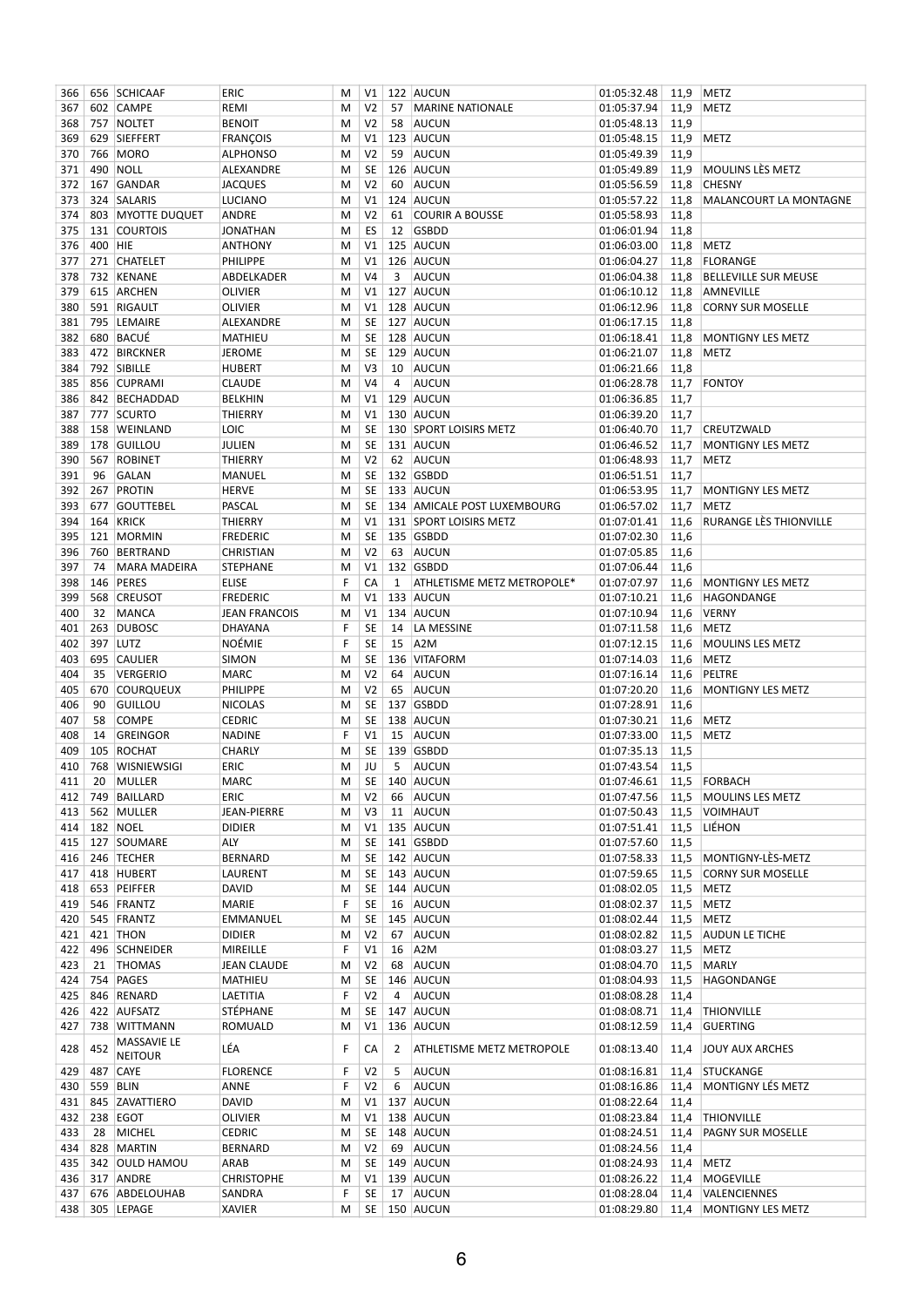| 439 |         | 194 GORBUNOW          | CHRISTINE          | F         | V1             | 17           | AUCUN                          | 01:08:30.86           |      | 11,4 VANY                    |
|-----|---------|-----------------------|--------------------|-----------|----------------|--------------|--------------------------------|-----------------------|------|------------------------------|
| 440 |         | 816 LEMMANN WERLE     | PAULINE            | F         | <b>SE</b>      | 18           | AUCUN                          | 01:08:31.33           | 11,4 |                              |
| 441 |         | 409 PIERRON           | SANDRINE           | F         | <b>SE</b>      | 19           | AUCUN                          | 01:08:32.75           | 11,4 | SAULNY                       |
| 442 |         | 362 DISPOT            | MATHIEU            | M         | SE             |              | 151 AUCUN                      | 01:08:36.92           | 11,4 | <b>METZ</b>                  |
| 443 |         | 658 VUILLEMIN         | <b>RODRIGUE</b>    | M         | V1             |              | 140 AUCUN                      | 01:08:41.09           | 11,4 | <b>FLEURY</b>                |
| 444 | 16      | <b>ERPELDING</b>      | <b>YVON</b>        | M         | V <sub>2</sub> | 70           | AUCUN                          | 01:08:43.48           | 11,4 | <b>MONTIGNY LES METZ</b>     |
| 445 |         | 796 ZANGROSSI         | <b>GAUTHIER</b>    | M         | SE             |              | 152 AUCUN                      | 01:08:43.97           | 11,4 |                              |
| 446 |         | 341 RISTER            | JÉRÔME             | M         | SE             |              | 153 AUCUN                      | 01:08:44.10           | 11,3 | <b>JARNY</b>                 |
| 447 |         | 681 DETHIER           | PATRICK            | M         | V3             | 12           | AUCUN                          | 01:08:45.07           | 11,3 | <b>BEAUMONT SUR VESLE</b>    |
| 448 |         | 386 MINARY            | ARNAUD             | M         | V1             |              | 141 AUCUN                      | 01:08:45.86           | 11,3 | <b>MONTIGNY LES METZ</b>     |
| 449 |         | 375 BARBERI           | JEAN LOUIS         | М         | V1             |              | 142 AUCUN                      | 01:08:47.57           | 11,3 | SAULNY                       |
| 450 | 8       | <b>FESTOR</b>         | PRISCILLA          | F         | <b>SE</b>      | 20           | AUCUN                          | 01:08:48.55           | 11,3 |                              |
| 451 |         | 153 MATHIEU           | <b>SYLVIE</b>      | F         | V <sub>2</sub> | 7            | AUCUN                          | 01:08:52.72           | 11,3 | MONTIGNY LES METZ            |
| 452 |         | 187 LEDOUX            | <b>HERVE</b>       | M         | V <sub>2</sub> | 71           | AUCUN                          | 01:08:53.05           | 11,3 | <b>MARLY</b>                 |
| 453 |         | 530 LEGER             | LAURENT            | М         | V1             |              | 143 ATHLETISME METZ METROPOLE* | 01:08:53.88           | 11,3 | MONTIGNY LES METZ            |
| 454 | 67      | <b>BILLON LANFRAY</b> | LAURE              | F         | <b>SE</b>      | 21           | <b>GSBDD</b>                   | 01:08:56.89           | 11,3 |                              |
| 455 |         | 260 VARGIU            | <b>FLORENCE</b>    | F         | V <sub>1</sub> | 18           | RUNNING CLUB RIVES DE MOSELLE  | 01:08:57.54           |      | 11,3 METZ                    |
| 456 |         | 154 LEBEAUX           | CLAUDE             | M         | V1             |              | 144 AUCUN                      | 01:08:58.33           | 11,3 | <b>VILLERS STONCOURT</b>     |
| 457 |         | 819 SCHMITT           | RAPHAËL            | М         | <b>SE</b>      |              | 154 AUCUN                      | 01:09:03.25           | 11,3 | <b>METZ</b>                  |
| 458 |         | 266 APERT             | <b>MORGAN</b>      | M         | ES             | 13           | AUCUN                          | 01:09:06.88           | 11,3 | FROUZINS                     |
| 459 |         | 525 VUILLAUME         | <b>CLAUDE</b>      | M         | V <sub>2</sub> | 72           | AUCUN                          | 01:09:06.95           | 11,3 | NOISSEVILLE                  |
| 460 |         | 635 WAGNER            | ALEXANDRA          | F         | <b>SE</b>      | 22           | AUCUN                          | 01:09:08.12           | 11,3 | <b>METZ</b>                  |
| 461 |         | 303 SEGUIN            | ÉMELINE            | F         | <b>SE</b>      | 23           | <b>AUCUN</b>                   | 01:09:09.97           | 11,3 | <b>MARLY</b>                 |
| 462 |         | 435 BAILLY            | PHILIPPE           | M         | V <sub>2</sub> | 73           | C-SPORT                        | 01:09:10.23           | 11,3 | COIN-SUR-SEILLE              |
| 463 |         | 155 SEMENZI           | <b>MICHEL</b>      | М         | V3             | 13           | AUCUN                          | 01:09:15.45           | 11,3 | <b>BÉCHY</b>                 |
| 464 |         | 512 PHILIPPE          | ANNE               | F         | V <sub>1</sub> | 19           | AUCUN                          | 01:09:16.84           | 11,3 | <b>METZ</b>                  |
| 465 | 763 BOI |                       | GIANNI             | M         | V1             |              | 145 AUCUN                      | 01:09:18.28           | 11,3 |                              |
| 466 |         | 433 BOUZDI            | MESSAOUD           | M         | SE             |              | 155 AUCUN                      | 01:09:18.30           | 11,3 | BASCHARAGE                   |
| 467 |         | 646 SCHONS            | PASCAL             | M         | V1             |              | 146 AUCUN                      | 01:09:18.47           | 11,3 | <b>COIN LES CUVRY</b>        |
| 468 |         | 186 SANDRAS           | YANNICK            | М         | V1             |              | 147 AUCUN                      | 01:09:19.12           | 11,3 | <b>FLEURY</b>                |
| 469 |         | 274 HERVEUX           | <b>FRANÇOIS</b>    | M         | V <sub>2</sub> | 74           | AUCUN                          | 01:09:23.36           | 11,2 | POMMÉRIEUX                   |
| 470 | 46      | <b>USALA</b>          | <b>LOUIS</b>       | М         | CA             | 3            | <b>AUCUN</b>                   | 01:09:23.69           |      | 11,2 BAN SAINT MARTIN (LE)   |
| 471 | 45      | <b>USALA</b>          | <b>EMMANUEL</b>    | М         | V1             |              | 148 AUCUN                      | 01:09:24.14           | 11,2 | <b>BAN SAINT MARTIN (LE)</b> |
| 472 | 103     | CHALLOU               | MICKAEL            | M         | SE             |              | 156 GSBDD                      | 01:09:30.34           | 11,2 |                              |
| 473 |         | 826 BIEBER            | <b>BENOIT</b>      | M         | V <sub>2</sub> | 75           | <b>AUCUN</b>                   | 01:09:31.93           | 11,2 |                              |
| 474 |         | 252 CORDONNIER        | DIDIER             | M         | V1             |              | 149 AUCUN                      | 01:09:38.44           | 11,2 | PLESNOIS                     |
| 475 |         | 657 FISTER            | CHANTAL            | F         | V1             | 20           | AUCUN                          | 01:09:41.65           | 11,2 | <b>METZ</b>                  |
| 476 | 645     | <b>CAMPE</b>          | <b>GUILLAUME</b>   | M         | MI             | $\mathbf{1}$ | <b>AUCUN</b>                   | 01:09:42.87           | 11,2 | POURNOY LA GRASSE            |
| 477 |         | 434 COMAZZETTO        | <b>JULIEN</b>      | М         | SE             |              | 157 ASGVO                      | 01:09:45.78           | 11,2 | <b>WOIPPY</b>                |
| 478 |         | 468 MESENBOURG        | DANIEL             | M         | V1             |              | 150 VTCA FALCK                 | 01:09:46.61           | 11,2 | REMERING                     |
| 479 | 595     | POINSAINT             | <b>CÉDRIC</b>      | M         | SE             |              | 158 AUCUN                      | 01:09:46.71           | 11,2 | <b>WOIPPY</b>                |
| 480 |         | 325 GOERGEN           | igor               | M         | V <sub>1</sub> |              | 151 AUCUN                      | 01:09:49.43           | 11,2 | <b>METZ</b>                  |
| 481 |         | 578 CHOULTZ           | DANIEL             | М         | V3             | 14           | AUCUN                          | 01:09:54.79           | 11,2 | <b>METZ</b>                  |
| 482 |         | 491 MATTLIN           | <b>MARIE ANGE</b>  | F         | V <sub>2</sub> | 8            | <b>AUCUN</b>                   | 01:09:57.01           | 11,2 | MONTIGNY LES METZ            |
| 483 | 76      | DAUBENFELD            | VANESSA            | F         | SE             | 24           | GSBDD                          | 01:09:57.05           | 11,2 |                              |
| 484 |         | 37 ZIMMERMANN         | <b>CHRISTOPHE</b>  | ${\sf M}$ |                |              | V1 152 AUCUN                   | 01:09:57.11 11,2 METZ |      |                              |
| 485 |         | 72 BOUSSOURRA         | TAWFIK             | M         | SE             |              | 159 GSBDD                      | 01:09:57.59           | 11,2 |                              |
|     |         | 486 783 BINDA         | PHILIPPE           | М         | V1             |              | 153 AUCUN                      | 01:09:59.28           | 11,1 |                              |
| 487 |         | 812 WISNIEWSKI        | MELISSA            | F         | <b>SE</b>      | 25           | AUCUN                          | 01:10:00.69           | 11,1 |                              |
| 488 |         | 483 VIDILI            | DAMIEN             | M         | <b>SE</b>      |              | 160 AUCUN                      | 01:10:01.71           |      | 11,1 BRIEY                   |
| 489 | 41      | <b>MARTEL</b>         | <b>FRANCOIS</b>    | M         | V <sub>2</sub> |              | 76 AUCUN                       | 01:10:09.61           |      | 11,1 YUTZ                    |
| 490 |         | 334 COLOMBELLI        | LOÏC               | M         | <b>SE</b>      |              | 161 AUCUN                      | 01:10:12.21           | 11,1 | VALMONT                      |
| 491 |         | 465 WEINZOEPFLEN      | AIRY               | M         | <b>SE</b>      |              | 162 AUCUN                      | 01:10:14.61           | 11,1 | MONTIGNY LES METZ            |
| 492 |         | 550 LAHAXE            | PIERRE EMMANUEL    | M         | ES             |              | 14 AUCUN                       | 01:10:17.83           |      | $11,1$ METZ                  |
| 493 |         | 242 MAURIN            | <b>ISABELLE</b>    | F         | <b>SE</b>      | 26           | <b>AUCUN</b>                   | 01:10:19.80           | 11,1 | <b>METZ</b>                  |
| 494 |         | 853 NICOTRA           | NICOLAS            | M         | V <sub>2</sub> | 77           | AUCUN                          | 01:10:23.09           | 11,1 |                              |
| 495 |         | 424 VENNER            | ALAN               | M         | SE             |              | 163 AUCUN                      | 01:10:24.20           |      | 11,1   MONTIGNY-LES-METZ     |
| 496 |         | 381 DORN              | ERIC               | M         | V <sub>2</sub> | 78           | AUCUN                          | 01:10:24.67           | 11,1 | <b>METZ</b>                  |
| 497 |         | 765 MASSON            | MARJORIE           | F         | <b>SE</b>      | 27           | AUCUN                          | 01:10:27.87           | 11,1 |                              |
| 498 |         | 411 SCHMITT           | SABINE             | F         | V1             | 21           | AUCUN                          | 01:10:28.97           | 11,1 | HUNDLING                     |
| 499 |         | 678 GANGLOFF          | ROMAIN             | M         | SE             |              | 164 TRIBU DE LA LICORNE        | 01:10:33.25           | 11,1 | <b>MONTIGNY LES METZ</b>     |
|     |         | 500   188   KESSLER   | MICHEL             | M         | V1             |              | 154 AUCUN                      | 01:10:36.34           | 11   | MOULINS LÈS METZ             |
| 501 |         | 429 FISNE             | GERARD             | M         | V <sub>2</sub> | 79           | AUCUN                          | 01:10:36.50           | 11   | SILLY SUR NIED               |
| 502 |         | 431 HALLINGER         | ISABELLE           | F         | V1             | 22           | LES FOULEES DE TOM             | 01:10:39.22           | 11   | <b>MARLY</b>                 |
|     |         | 503 460 LEBLANC       | REGIS              | М         | V <sub>2</sub> | 80           | AUCUN                          | 01:10:45.33           | 11   | <b>THIONVILLE</b>            |
| 504 |         | 669 MARTINI           | CHRISTOPHE         |           | V1             |              | 155 AUCUN                      | 01:10:47.31           | 11   | MARLY                        |
|     |         |                       |                    | M         |                |              | 165 AUCUN                      |                       |      |                              |
| 505 |         | 311 ZIMMERMANN        | SÉBASTIEN          | M         | <b>SE</b>      | 81           |                                | 01:10:47.93           | 11   | PIENNES                      |
|     |         | 506   492   DORIGNY   | HERVE              | M         | V <sub>2</sub> |              | AUCUN                          | 01:10:48.53           | 11   | MONTIGNY LES METZ            |
| 507 |         | 499 FOLZ              | <b>JEAN PIERRE</b> | M         | V <sub>2</sub> |              | 82 AUCUN                       | 01:10:49.44           | 11   | MARANGE SILVANGE             |
| 508 |         | 584 WOLFF             | EMMANUEL           | M         | <b>SE</b>      |              | 166 AUCUN                      | 01:10:50.84           | 11   | METZ                         |
| 509 |         | 363 LAHIRE            | <b>MARIE</b>       | F         | ES             | 3            | <b>AUCUN</b>                   | 01:10:53.86           | 11   | METZ                         |
|     |         | 510 463 POUSSIN       | CYRILLE            | M         | V1             |              | 156 AUCUN                      | 01:10:54.37           | 11   | METZ                         |
| 511 |         | 445 THIEBAULT         | GUY                | M         | V3             | 15           | AUCUN                          | 01:10:56.19           | 11   | <b>MARLY</b>                 |
| 512 |         | 697 MALHOMME          | <b>GREGORY</b>     | М         |                |              | V1   157   AUCUN               | 01:10:58.92           | 11   | <b>METZ</b>                  |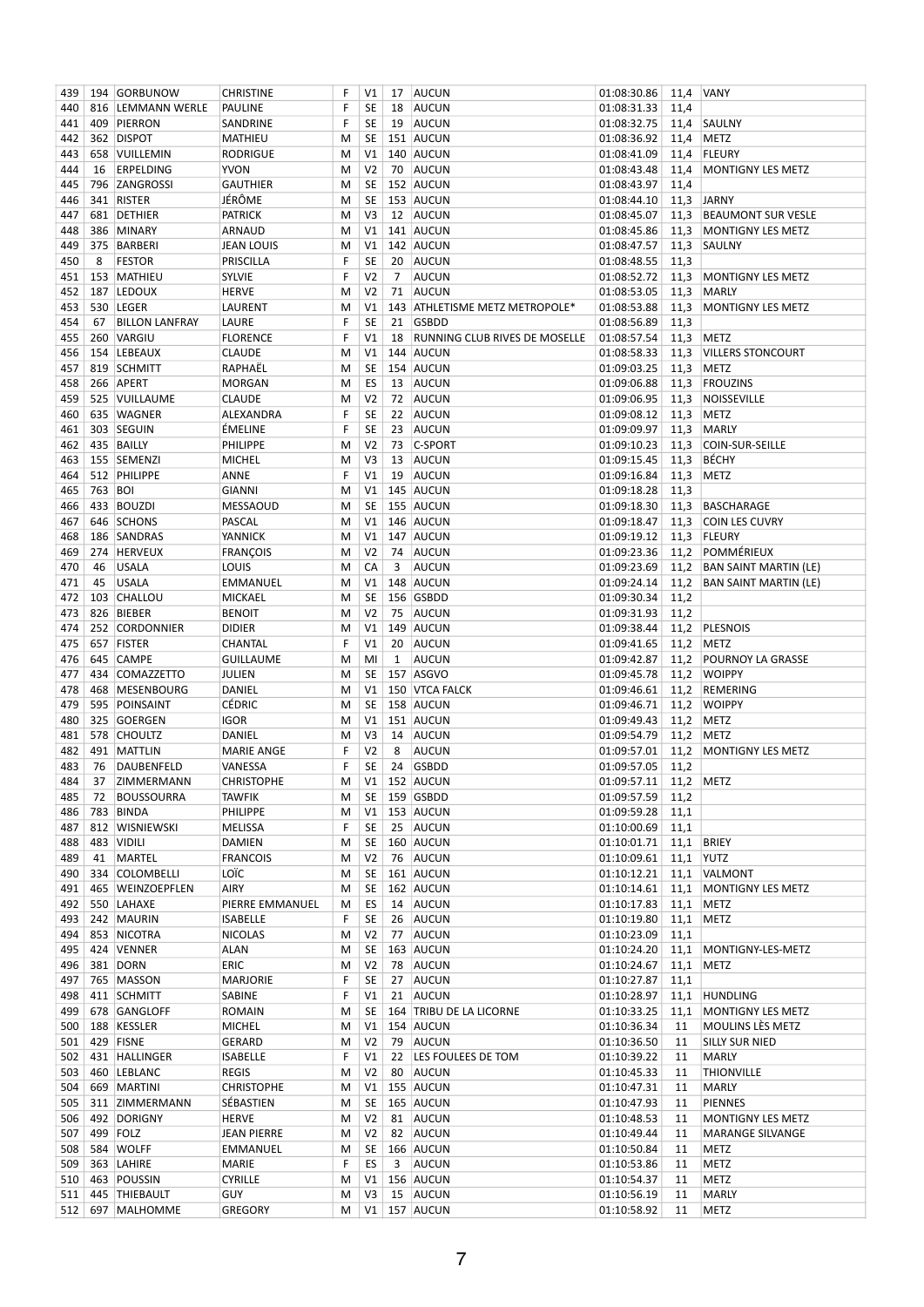| 513        |         | 287 MELCHIOR                | VALENTIN                 | M      | JU                          | 6  | AUCUN                           | 01:11:02.72                | 11           | <b>MARLY</b>                 |
|------------|---------|-----------------------------|--------------------------|--------|-----------------------------|----|---------------------------------|----------------------------|--------------|------------------------------|
| 514        |         | 251 NOIRÉ                   | <b>FRANÇOIS</b>          | M      | V <sub>2</sub>              | 83 | AUCUN                           | 01:11:02.91                | 11           | MARANGE SILVANGE             |
| 515        |         | 310 HÉGUÉ                   | <b>JONATHAN</b>          | М      | <b>SE</b>                   |    | 167 AUCUN                       | 01:11:04.12                | 11           | <b>FLORANGE</b>              |
| 516        |         | 593 LENTZ                   | <b>VIRGINIE</b>          | F      | V1                          | 23 | <b>PASS RUNNING</b>             | 01:11:04.36                | 11           | MAIZIÈRES LES METZ           |
| 517        | 289     | <b>DUBAJIC</b>              | <b>MIRKO</b>             | M      | V1                          |    | 158 AUCUN                       | 01:11:05.01                | 11           | TALANGE                      |
| 518        | 83      | <b>DESOLME</b>              | <b>ANNE LAURE</b>        | F      | <b>SE</b>                   | 28 | <b>GSBDD</b>                    | 01:11:08.12                | 11           |                              |
| 519        | 809     | <b>DESHAYES</b>             | MELANIE                  | F      | <b>SE</b>                   | 29 | <b>AUCUN</b>                    | 01:11:12.39                | 11           |                              |
| 520        | 104     | <b>MEYER</b>                | <b>HERVE</b>             | M      | V <sub>2</sub>              | 84 | <b>GSBDD</b>                    | 01:11:12.78                | 11           |                              |
| 521        |         | 844 CHARDIN                 | <b>ANNICK</b>            | F      | V <sub>1</sub>              | 24 | AUCUN                           | 01:11:15.67                | 10,9         | RETTEL                       |
| 522        | 759     | <b>GUILCHER</b>             | <b>CHRISTOPHE</b>        | M      | V1                          |    | 159 AUCUN                       | 01:11:18.68                | 10,9         |                              |
| 523        | 123     | NOEL                        | <b>FABIEN</b>            | M      | V1                          |    | 160 GSBDD                       | 01:11:21.13                | 10,9         |                              |
| 524        | 43      | GOUSSE                      | SARAH                    | F      | ES                          | 4  | <b>AUCUN</b>                    | 01:11:23.06                | 10,9         | <b>TETING SUR NIED</b>       |
| 525        | 498     | <b>BINI</b>                 | <b>FERROUDIA</b>         | F      | <b>SE</b>                   | 30 | A <sub>2</sub> M                | 01:11:25.71                | 10,9         | <b>METZ</b>                  |
| 526        | 497     | BINI                        | <b>STEPHANE</b>          | M      | <b>SE</b>                   |    | 168 A2M                         | 01:11:26.87                | 10,9         | <b>METZ</b>                  |
| 527        |         | 157 CORTINA                 | <b>THIERRY</b>           | M      | V <sub>2</sub>              | 85 | <b>SPORT LOISIRS METZ</b>       | 01:11:29.63                | 10,9         | <b>SCY CHAZELLES</b>         |
| 528        |         | 410 SCHMITT                 | ALFRED                   | M      | V <sub>2</sub>              | 86 | AUCUN                           | 01:11:35.87                | 10,9         | HUNDLING                     |
| 529        |         | 723 RIMMER                  | <b>ANTOINE</b>           | M      | V1                          |    | 161 AUCUN                       | 01:11:35.94                | 10,9         | LONGEVILLE LES METZ          |
| 530        |         | 474 DEGANDT                 | LOÏC                     | M      | <b>SE</b>                   |    | 169 AUCUN                       | 01:11:36.55                | 10,9         | <b>PONT A MOUSSON</b>        |
| 531        | 308     | ZANETTI                     | <b>ANTONY</b>            | M      | <b>SE</b>                   |    | 170 AUCUN                       | 01:11:37.95                | 10,9         | MONTIGNY-LES-METZ            |
| 532        |         | 619 GENEVAUX                | <b>MICHEL</b>            | M      | V <sub>2</sub>              | 87 | A <sub>2</sub> M                | 01:11:38.11                | 10,9         | PELTRE                       |
| 533        |         | 592 MERSCH                  | LAURENT                  | M      | <b>SE</b>                   |    | 171 AUCUN                       | 01:11:40.95                | 10,9         | MONTIGNY-LÈS-METZ            |
| 534        |         | 798 THOUVENEL               | ARMELLE                  | F      | <b>SE</b>                   | 31 | AUCUN                           | 01:11:42.14                | 10,9         |                              |
| 535        | 368     | <b>CREMEL</b>               | <b>FRANCOIS XAVIER</b>   | M      | V1                          |    | 162 AUCUN                       | 01:11:46.73                | 10,9         | SAILLY-ACHATEL               |
| 536        |         | 642 FELTIN                  | PIERRE                   | M      | V <sub>2</sub>              | 88 | AUCUN                           | 01:11:49.95                | 10,9         | MONTIGNY LES METZ            |
| 537        |         | 734 DREBOLD                 | LAURENT                  | M      | V1                          |    | 163 AUCUN                       | 01:11:51.42                | 10,9         | RÉMILLY                      |
| 538        |         | 605 CHEVILLOT               | ARNAUD                   | M      | <b>SE</b>                   |    | 172 AUCUN                       | 01:11:58.44                | 10,8         | <b>VIGY</b>                  |
| 539        | 97      | <b>MENDES</b>               | <b>JEAN MICHEL</b>       | M      | <b>SE</b>                   |    | 173 GSBDD                       | 01:11:58.91                | 10,8         |                              |
| 540        |         | 211 GAPP                    | <b>ANAIS</b>             | F      | <b>SE</b>                   | 32 | AUCUN                           | 01:12:01.64                | 10,8         | <b>NANCY</b>                 |
| 541        |         | 475 KLINGLER                | <b>SYLVIE</b>            | F      | V <sub>2</sub>              | 9  | <b>AUCUN</b>                    | 01:12:04.22                | 10,8         | <b>METZ</b>                  |
| 542        |         | 214 DEVESTELE               | GRÉGORY                  | M      | <b>SE</b>                   |    | 174 AUCUN                       | 01:12:10.66                | 10,8         | <b>METZ</b>                  |
| 543        |         | 503 SCHAEFFER               | THIERRY                  | М      | V <sub>2</sub>              | 89 | AUCUN                           | 01:12:10.88                | 10,8         | <b>MONTIGNY LES METZ</b>     |
| 544        | 66      | <b>MEAUX</b>                | RAPHAEL                  | M      | SE                          |    | 175 GSBDD                       | 01:12:12.45                | 10,8         |                              |
| 545        | 563     | MULLER                      | ANDRÉ                    | M      | V <sub>3</sub>              | 16 | AUCUN                           | 01:12:12.60                | 10,8         | <b>METZ</b>                  |
| 546        |         | 561 REWE                    | <b>JEAN-FRANCOIS</b>     | M      | V3                          | 17 | <b>ECOLE DU MARATHON</b>        | 01:12:13.36                | 10,8         | <b>WOIPPY</b>                |
| 547        |         | 644 ABEL                    | <b>PASCALE</b>           | F      | V <sub>2</sub>              | 10 | AUCUN                           | 01:12:14.69                | 10,8         | <b>AUGNY</b><br><b>MARLY</b> |
| 548<br>549 | 573     | <b>GEORGE</b><br>383 NICOUD | PIERRE<br><b>MARC</b>    | M<br>M | V <sub>1</sub><br><b>SE</b> |    | 164 AUCUN<br>176 AUCUN          | 01:12:15.37<br>01:12:15.63 | 10,8<br>10,8 | MAIZIÈRES LES METZ           |
|            |         | 643 ABEL                    |                          | M      | V <sub>2</sub>              | 90 | AUCUN                           | 01:12:15.69                | 10,8         |                              |
| 550<br>551 |         | 212 HALLER                  | ETIENNE<br><b>ADRIEN</b> | M      | <b>SE</b>                   |    | 177 AUCUN                       | 01:12:17.66                | 10,8         | <b>NANCY</b>                 |
| 552        |         | 638 RISCH                   | <b>JOHAN</b>             | M      | <b>SE</b>                   |    | 178 AUCUN                       | 01:12:18.31                | 10,8         | <b>METZ</b>                  |
| 553        | 453     | GUNIA                       | YANN                     | M      | <b>SE</b>                   |    | 179 COURIR À COURCELLES CHAUSSY | 01:12:19.92                | 10,8         | <b>CREHANGE</b>              |
| 554        | 770     | <b>DURIN</b>                | <b>PATRICK</b>           | M      | V <sub>2</sub>              |    | 91 AUCUN                        | 01:12:20.02                | 10,8         |                              |
| 555        | 348     | <b>BECKER</b>               | LUC                      | M      | V1                          |    | 165 AUCUN                       | 01:12:20.08                | 10,8         | <b>METZ</b>                  |
| 556        |         | 827 MULLER                  | <b>CEDRIC</b>            | M      | <b>SE</b>                   |    | 180 AUCUN                       | 01:12:20.54                | 10,8         | <b>ARS SUR MOSELLE</b>       |
| 557        |         | 297 JANKOWSKI               | DELPHINE                 | F      | <b>SE</b>                   |    | 33 COURIR À COURCELLES CHAUSSY  | 01:12:20.95                |              | 10,8 METZ                    |
|            |         | 558 427 PELLENZ             | <b>FREDERIC</b>          |        |                             |    | M   V1   166   AUCUN            |                            |              | 01:12:21.17 10,8 MONDELANGE  |
| 559        |         | 236 MOUGIN                  | PASCAL                   | M      | V <sub>2</sub>              |    | 92 AUCUN                        | 01:12:21.82                |              | 10,8 SAULXURES-LES-NANCY     |
| 560        |         | 718 BILLARD                 | <b>JEAN LOUIS</b>        | М      | V <sub>2</sub>              | 93 | AUCUN                           | 01:12:22.12                | 10,8         | HAGONDANGE                   |
| 561        |         | 682 ROTHAN-HEIM             | <b>JOSEPH</b>            | М      | V4                          | 5  | <b>AUCUN</b>                    | 01:12:22.76                | 10,8         | PLAPPEVILLE                  |
| 562        | 70      | LAHAYE                      | CATHERINE                | F      | V1                          | 25 | <b>GSBDD</b>                    | 01:12:24.17                | 10,8         |                              |
| 563        |         | 262 HENRY                   | <b>FLORENCE</b>          | F      | V1                          | 26 | AUCUN                           | 01:12:27.07                | 10,8         | MONTIGNY LES METZ            |
| 564        |         | 565 KLEIN                   | RÉGIS                    | M      | V1                          |    | 167 AUCUN                       | 01:12:34.53                |              | 10,7 ARS SUR MOSELLE         |
| 565        |         | 720 PALLUCHI                | <b>MICHEL</b>            | M      | V <sub>2</sub>              |    | 94 AUCUN                        | 01:12:35.87                | 10,7         | METZ                         |
|            |         | 566 322 MESSEIN             | MATHIEU                  | М      | <b>SE</b>                   |    | 181 AUCUN                       | 01:12:37.62                | 10,7         | HAYANGE                      |
| 567        |         | 321 WEISSENBACHER           | LOÏC                     | М      | <b>SE</b>                   |    | 182 AUCUN                       | 01:12:37.99                | 10,7         | <b>NEUFCHEF</b>              |
|            |         | 568 818 GUERRISI            | AUTRINE                  | М      | V <sub>2</sub>              |    | 95 AUCUN                        | 01:12:43.47                | 10,7         |                              |
|            |         | 569 571 BECKER              | <b>CEDRIC</b>            | Μ      | <b>SE</b>                   |    | 183 AUCUN                       | 01:12:43.67                |              | 10,7 DAMPRICHARD             |
| 570        |         | 580 VALY                    | ALAIN                    | М      | V3                          |    | 18 AUCUN                        | 01:12:46.25                | 10,7         | <b>ARS SUR MOSELLE</b>       |
| 571        |         | 299 WERNER                  | <b>BERTRAND</b>          | M      | SE                          |    | 184 AUCUN                       | 01:12:48.31                | 10,7         | NOISSEVILLE                  |
| 572        |         | 750 BASTIEN                 | <b>FRANCK</b>            | Μ      | V1                          |    | 168 AUCUN                       | 01:12:51.40                |              | 10,7 METZ                    |
|            |         | 573 651 VINOT               | <b>ULRIC</b>             | М      | V1                          |    | 169 AUCUN                       | 01:12:57.42                | 10,7         | MONTIGNY LES METZ            |
| 574        |         | 365 BAYER                   | <b>BENOIT</b>            | M      | <b>SE</b>                   |    | 185 AUCUN                       | 01:13:02.76                | 10,7         | <b>YUTZ</b>                  |
| 575        | 51      | <b>DROPSY</b>               | JEAN                     | Μ      | V <sub>2</sub>              |    | 96 AUCUN                        | 01:13:03.55                | 10,7         | MONTIGNY LES METZ            |
|            | 576 717 | <b>CLAUDE</b>               | EMMANUELLE               | F      | V1                          |    | 27 AUCUN                        | 01:13:05.12                | 10,7         | <b>METZ</b>                  |
| 577        | 26      | <b>CIMOLAÏ</b>              | <b>HUGO</b>              | М      | V1                          |    | 170 AUCUN                       | 01:13:12.47                | 10,7         | METZ/BORNY                   |
|            |         | 578 778 BOUADEM             | ABDELDJALIL              | М      | <b>SE</b>                   |    | 186 AUCUN                       | 01:13:13.21                | 10,7         |                              |
| 579        |         | 698   IANNAZZI              | <b>PATRICE</b>           | М      | V <sub>2</sub>              |    | 97 AUCUN                        | 01:13:13.87                | 10,7         | LONGEVILLE LES METZ          |
|            |         | 580 171 OURY                | ALEXANDRE                | М      | V1                          |    | 171 AUCUN                       | 01:13:14.15                | 10,7         | <b>MOULINS LÈS METZ</b>      |
| 581        |         | 165 ROCCA                   | <b>SOPHIE</b>            | F      | V <sub>1</sub>              | 28 | AS CHEMINOTS METZ               | 01:13:17.40                | 10,6         | <b>ARS SUR MOSELLE</b>       |
| 582        |         | 648 BOULIER                 | <b>ALAIN</b>             | M      | V3                          | 19 | AUCUN                           | 01:13:17.65                | 10,6         | MONTIGNY LES METZ            |
| 583        |         | 335 AQUINO                  | <b>EMILIE</b>            | F      | <b>SE</b>                   |    | 34 AUCUN                        | 01:13:17.99                | 10,6         | LA MAXE                      |
| 584        |         | 708 HENON                   | <b>GUERRIC</b>           | M      | V1                          |    | 172 AUCUN                       | 01:13:19.14                | 10,6         | <b>METZ</b>                  |
|            |         | 585 117 GERARD              | WILLIAM                  | М      | <b>SE</b>                   |    | 187 GSBDD                       | 01:13:19.85                | 10,6         |                              |
|            |         | 586 108 DUBUS               | DAVID                    | М      |                             |    | SE 188 GSBDD                    | 01:13:19.87                | 10,6         |                              |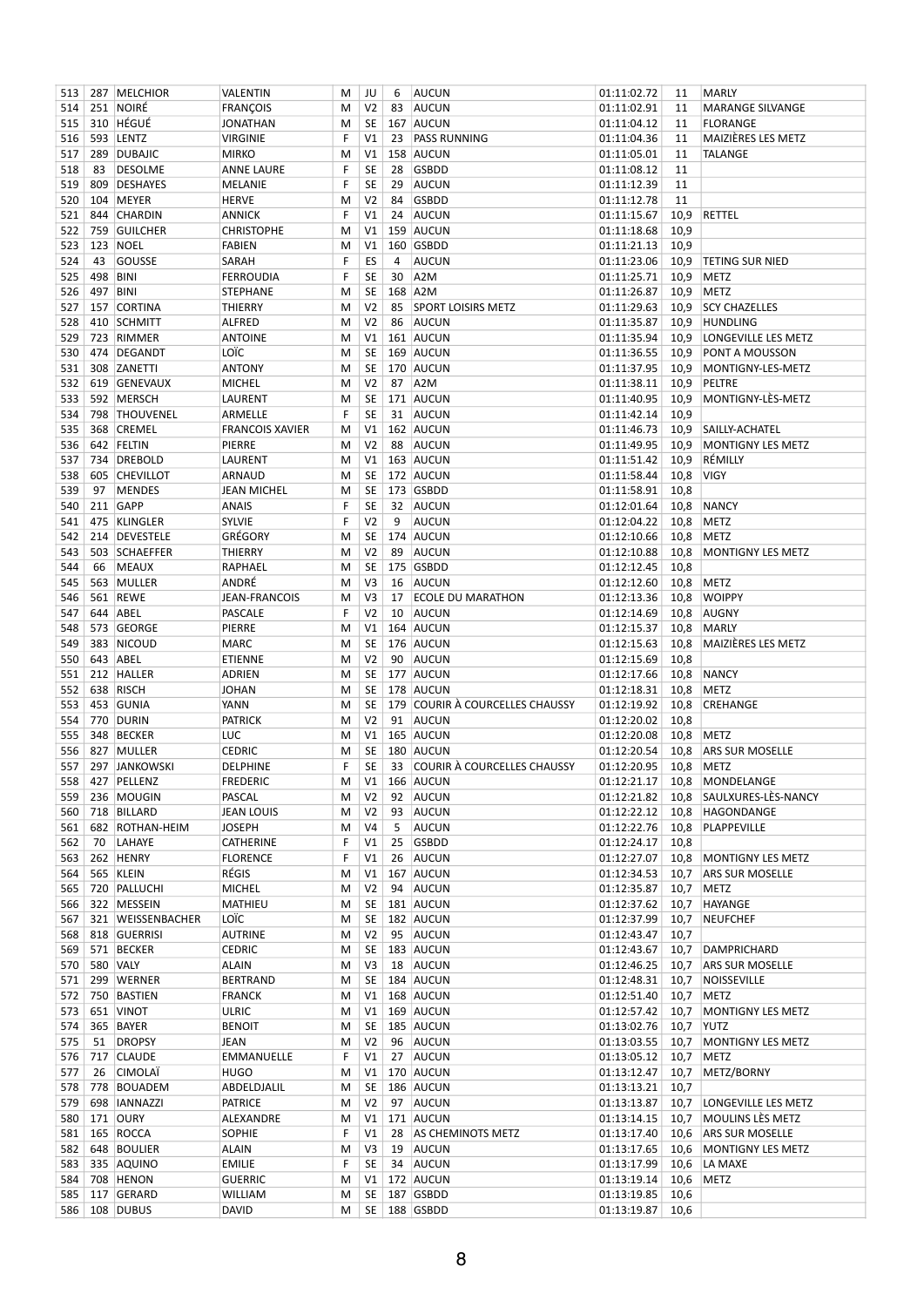| 587        |             | 439 HOENN                 | <b>MYRIAM</b>                          | F      | V1                   | 29             | <b>COURIR A COURCELLES CHAUSSY</b> | 01:13:20.60                | 10,6         | <b>HELSTROFF</b>           |
|------------|-------------|---------------------------|----------------------------------------|--------|----------------------|----------------|------------------------------------|----------------------------|--------------|----------------------------|
| 588        |             | 585 JOUFFROY              | PIERRE                                 | M      | V <sub>2</sub>       | 98             | <b>ASPTT VERDUN</b>                | 01:13:21.06                | 10,6         | <b>METZ</b>                |
| 589        | 477 AHR     |                           | ERIC                                   | М      | V1                   |                | 173 AUCUN                          | 01:13:22.17                | 10,6         | <b>BRIEY</b>               |
| 590        | 488         | <b>CALA</b>               | <b>FANNY</b>                           | F      | ES                   | 5              | <b>AUCUN</b>                       | 01:13:23.35                | 10,6         | <b>MONTIGNY LES METZ</b>   |
| 591        |             | 333 D'HUART               | ANGÉLIQUE                              | F      | SE                   | 35             | AUCUN                              | 01:13:24.09                | 10,6         | <b>METZ</b>                |
| 592        |             | 660 JOUTEAU               | CAROLE                                 | F      | SE                   | 36             | AUCUN                              | 01:13:26.93                | 10,6         | <b>METZ</b>                |
| 593        |             | 494 LAURINI               | <b>ROMAIN</b>                          | M      | SE                   |                | 189 MOULINS SC                     | 01:13:31.19                | 10,6         | <b>MOULINS LES METZ</b>    |
| 594        |             | 298 MUNCH                 | <b>RODOLPHE</b>                        | М      | V3                   | 20             | COURIR À COURCELLES CHAUSSY        | 01:13:39.24                | 10,6         | <b>COURCELLES CHAUSSY</b>  |
| 595        |             | 574 FRAPPÉ                | <b>HUBERT</b>                          | M      | V1                   |                | 174 AUCUN                          | 01:13:42.37                | 10,6         | <b>METZ</b>                |
| 596        | 505         | BARATEAU                  | <b>FABIENN</b>                         | F      | V1                   | 30             | AUCUN                              | 01:13:42.78                | 10,6         | <b>VAUX</b>                |
| 597        | 830         | <b>BRION</b>              | AMANDINE                               | F      | SE                   | 37             | AUCUN                              | 01:13:43.06                | 10,6         |                            |
| 598        | 320         | DOH                       | REMY                                   | M      | V <sub>2</sub>       | 99             | JUDO CLUB 3 FONTAINES              | 01:13:45.84                | 10,6         | MONTIGNY LES METZ          |
| 599        | 33          | <b>DERSON</b>             | <b>DIDIER</b>                          | М      | V <sub>2</sub>       |                | 100 AUCUN                          | 01:13:46.63                | 10,6         | <b>METZ</b>                |
| 600        |             | 509 WIESEN                | LAURENT                                | M      | V1                   |                | 175 AUCUN                          | 01:13:47.53                | 10,6         | LIÉHON                     |
|            |             |                           |                                        |        | SE                   |                | 190 AUCUN                          |                            |              | <b>METZ</b>                |
| 601        | 661         | GUIBERT                   | <b>BRICE</b>                           | M      |                      |                |                                    | 01:13:51.37                | 10,6         |                            |
| 602        | 590         | <b>CHRISTMANN</b>         | <b>DENIS</b>                           | M      | V <sub>2</sub>       |                | 101 AUCUN                          | 01:13:51.83                | 10,6         | <b>CLOUANGE</b>            |
| 603        |             | 689 REMY                  | PHILIPPE                               | M      | V <sub>2</sub>       |                | 102 AUCUN                          | 01:14:02.14                | 10,5         | <b>METZ</b>                |
| 604        | 119         | MARTINATI                 | EMMANUEL                               | М      | SE                   |                | 191 GSBDD                          | 01:14:03.18                | 10,5         |                            |
| 605        |             | 502 BENOIT                | <b>CHRISTOPHE</b>                      | М      | V <sub>2</sub>       |                | 103 AUCUN                          | 01:14:05.18                | 10,5         | <b>MONTIGNY LES METZ</b>   |
| 606        |             | 231 CUIRET                | SÉBASTIEN                              | M      | SE                   |                | 192 AUCUN                          | 01:14:10.67                | 10,5         | <b>METZ</b>                |
| 607        |             | 647 SEILLIER              | <b>OCEANE</b>                          | F      | SE                   | 38             | A <sub>2</sub> M                   | 01:14:12.71                | 10,5         | <b>METZ</b>                |
| 608        |             | 143 PICARD                | VALERIE                                | F      | V1                   | 31             | AS CHEMINOTS METZ                  | 01:14:15.89                | 10,5         | <b>METZ</b>                |
| 609        |             | 721 FRABOULET             | <b>JOSEPH</b>                          | M      | V <sub>2</sub>       |                | 104 AUCUN                          | 01:14:18.22                | 10,5         | <b>METZ</b>                |
| 610        |             | 124 POULICIEUX            | <b>STEVE</b>                           | M      | SE                   |                | 193 GSBDD                          | 01:14:21.29                | 10,5         |                            |
| 611        | 87          | <b>TRIBOULET</b>          | ROXANE                                 | F      | SE                   | 39             | <b>GSBDD</b>                       | 01:14:22.99                | 10,5         |                            |
| 612        | 92          | LAMRHARI                  | <b>FARID</b>                           | M      | SE                   |                | 194 GSBDD                          | 01:14:23.73                | 10,5         |                            |
| 613        | 99          | DONATELLO                 | LAURENT                                | M      | V1                   |                | 176 GSBDD                          | 01:14:25.28                | 10,5         |                            |
| 614        | 17          | <b>HEUSBOURG</b>          | <b>CHRISTINE</b>                       | F      | V <sub>2</sub>       | 11             | AUCUN                              | 01:14:41.50                | 10,4         | METZ                       |
| 615        |             | 829 HENRY                 | <b>ISABELLE</b>                        | F      | V <sub>2</sub>       | 12             | AUCUN                              | 01:14:45.50                | 10,4         |                            |
| 616        | 789         | SIRVENTE                  | <b>DAVID</b>                           | M      | SE                   |                | 195 AUCUN                          | 01:14:47.40                | 10,4         |                            |
|            |             | 722 ROLIN                 |                                        |        | V3                   | 21             | AUCUN                              |                            |              | <b>METZ</b>                |
| 617        |             |                           | <b>CHRISTIAN</b>                       | M      |                      |                |                                    | 01:14:48.45                | 10,4         |                            |
| 618        |             | 560 HAGEN                 | ERIC                                   | М      | V1                   |                | 177 AUCUN                          | 01:14:50.62                | 10,4         | <b>METZ</b>                |
| 619        |             | 696 PIROELLE              | <b>OLIVIER</b>                         | М      | V <sub>2</sub>       |                | 105 AUCUN                          | 01:14:52.35                | 10,4         | <b>METZ</b>                |
| 620        |             | 275 DE COL                | <b>FREDERIC</b>                        | M      | SE                   |                | 196 AUCUN                          | 01:14:52.57                | 10,4         | ROMBAS                     |
| 621        | 693         | <b>DIDIER</b>             | <b>MICHAEL</b>                         | М      | V1                   |                | 178 AS CRS 30                      | 01:14:56.79                | 10,4         | <b>CORNY SUR MOSELLE</b>   |
| 622        | 29          | <b>LEGUIL</b>             | PIERRE                                 | М      | V3                   | 22             | AUCUN                              | 01:14:58.11                | 10,4         | <b>MONTIGNY LES METZ</b>   |
| 623        |             | 129 VIARD                 | <b>CEDRIC</b>                          | M      | SE                   |                | 197 GSBDD                          | 01:15:06.76                | 10,4         |                            |
| 624        | 316         | SAINT-DIZIER              | CORALIE                                | F      | SE                   | 40             | AUCUN                              | 01:15:10.62                | 10,4         | <b>DENTING</b>             |
| 625        | 68          | <b>ZANIELO</b>            | JEAN VINCENT                           | M      | V <sub>2</sub>       |                | 106 GSBDD                          | 01:15:12.01                | 10,4         |                            |
| 626        |             | 228 THOMASSIN             | EMMANUELLE                             | F      | SE                   | 41             | AUCUN                              | 01:15:35.03                | 10,3         | <b>MARLY</b>               |
| 627        | 719         | PERROT                    | <b>FABRICE</b>                         | M      | V1                   |                | 179 AUCUN                          | 01:15:38.71                | 10,3         | LONGEVILLE LES METZ        |
| 628        |             | 690 BEJJA                 | RADIA                                  | F      | SE                   | 42             | AUCUN                              | 01:16:03.48                | 10,3         | MARLY                      |
| 629        |             | 356 HOCQUAUX              | <b>DAVID</b>                           | M      | SE                   |                | 198 AUCUN                          | 01:16:08.31                | 10,2         | CATTENOM                   |
| 630        |             | 337 MARTIN                | LAURENT                                | M      | V1                   |                | 180 AUCUN                          | 01:16:09.99                | 10,2         | NORROY LE VENEUR           |
| 631        |             | 715 GALIOTTO              | VALÉRIE                                | F      | V1                   |                | 32 AUCUN                           | 01:16:10.79                |              | 10,2   LORRY LES METZ      |
|            |             | 632 265 APERT             | <b>CELINE</b>                          | F      |                      |                | $ES$ 6 AUCUN                       | 01:16:11.90 10,2 FROUZINS  |              |                            |
| 633        |             | 107 SABILI                | ABDOUL                                 | м      | SE                   |                | 199 GSBDD                          | 01:16:14.91                | 10,2         |                            |
| 634        |             | 241 SPANIER               | JULIA                                  | F      | JU                   | $\mathbf{1}$   | AUCUN                              | 01:16:15.62                |              | 10,2 METZ                  |
| 635        |             | 716 GALIOTTO              | REGIS                                  | M      | V1                   |                | 181 AUCUN                          | 01:16:16.29                | 10,2         | <b>LORRY LES METZ</b>      |
| 636        |             | 202 BENMEZIANE            | MALIKA                                 | F      | SE                   | 43             | A <sub>2</sub> M                   | 01:16:24.65                | 10,2         | METZ                       |
|            |             |                           |                                        |        |                      | 23             | <b>JC TROISFONTAINES</b>           |                            |              | SARREBOURG                 |
| 637<br>638 |             | 454 WALCH<br>820 GUSSETTI | <b>JEAN PIERRE</b><br><b>CHRISTINE</b> | M<br>F | V3<br>V <sub>2</sub> | 13             | AUCUN                              | 01:16:27.00<br>01:16:32.23 | 10,2<br>10,2 |                            |
|            |             | 742 ROMMING               | roger                                  |        | V3                   | 24             | AUCUN                              | 01:16:32.31                |              | 10,2 FOLSCHVILLER          |
| 639        |             |                           |                                        | M      |                      |                |                                    |                            |              |                            |
| 640        | 549 BIGI    |                           | <b>ISABELLE</b>                        | F      | SE                   | 44             | <b>FOULEE DE TOM</b>               | 01:16:35.43                |              | 10,2 STRASBOURG            |
| 641        |             | 481 MERLI                 | ELODIE                                 | F      | SE                   | 45             | <b>AUCUN</b>                       | 01:16:38.36                |              | 10,2   LONGEVILLE-LÉS-METZ |
| 642        | 229 VAL     |                           | SANDRINE                               | F      | V1                   | 33             | AUCUN                              | 01:16:39.86                |              | 10,2 HAYES                 |
| 643        |             | 470 DILOS                 | LAURENCE                               | F      | V1                   | 34             | <b>AUCUN</b>                       | 01:16:44.48                |              | 10,2 NORROY LE VENEUR      |
| 644        |             | 586 BANTZ                 | <b>OLIVIER</b>                         | M      | V1                   |                | 182 AUCUN                          | 01:16:47.59                | 10,2         | <b>METZ</b>                |
| 645        |             | 312 COLLADO               | JEREMIE                                | M      | V1                   |                | 183 AUCUN                          | 01:16:52.01                | 10,1         | <b>NOISES VILLE</b>        |
| 646        |             | 349 VARGIU                | MELANIE                                | F      | SE                   | 46             | <b>RCRM</b>                        | 01:16:52.98                | 10,1         | TALANGE                    |
| 647        |             | 655 CASTERA               | PHILIPPE                               | M      | V2                   |                | 107   ATHLETISME METZ METROPOLE*   | 01:16:53.00                |              | 10,1 METZ                  |
| 648        |             | 857 BILLIAUX              | PASCAL                                 | M      | V <sub>4</sub>       | 6              | AUCUN                              | 01:16:55.54                | 10,1         | MARLY                      |
| 649        |             | 808 DUBOIS                | ERIC                                   | M      | V4                   | $\overline{7}$ | <b>AUCUN</b>                       | 01:16:57.03                | 10,1         |                            |
| 650        |             | 631 GOMEZ                 | ALAIN                                  | M      | V1                   |                | 184 AUCUN                          | 01:16:59.85                | 10,1         | <b>WOIPPY</b>              |
|            |             | 651   623   CHUSTE        | THIERRY                                | M      | V3                   | 25             | ATHLETISME METZ METROPOLE*         | 01:17:03.38                | 10,1         | FAULQUEMONT                |
| 652        | 95          | ROUCHEL                   | <b>STEPHANE</b>                        | M      | <b>SE</b>            |                | 200 GSBDD                          | 01:17:03.79                | 10,1         |                            |
| 653        |             | 622 ISELER                | VERONIQUE                              | F      | V1                   | 35             | ATHLETISME METZ METROPOLE*         | 01:17:05.17                | 10,1         | MORHANGE                   |
| 654        |             | 572 PIANT                 | <b>CLAUDE</b>                          | M      | V <sub>2</sub>       |                | 108 AUCUN                          | 01:17:11.07                |              | 10,1 MOULINS LES METZ      |
| 655        |             | 190 BURDLOFF              | THERESE                                | F      | SE                   | 47             | AUCUN                              | 01:17:14.38                | 10,1         | <b>METZ</b>                |
|            | 656 217 RAD |                           | MAXIME                                 | M      | <b>SE</b>            |                | 201 AUCUN                          | 01:17:16.76                | 10,1         | SAINTE MARIE AUX CHENES    |
|            |             | 841 OUALI                 | <b>HALIM</b>                           |        | SE                   |                | 202 AUCUN                          | 01:17:18.10                | 10,1         |                            |
| 657        |             |                           |                                        | M      |                      |                |                                    |                            |              |                            |
| 658        |             | 674 LASSAGNE              | <b>GILLES</b>                          | м      | V1                   |                | 185 AUCUN                          | 01:17:18.54                |              | 10,1 MONTIGNY LES METZ     |
| 659        |             | 22 VON OW                 | <b>STEPHANIE</b>                       | F      | SE                   | 48             | AUCUN                              | 01:17:23.54                | 10,1         | MONTIGNY LES METZ          |
| 660        |             | 23 VON OW                 | <b>JEAN PIERRE</b>                     | М      | V3                   |                | 26 AUCUN                           | 01:17:24.02                |              | 10,1 MONTIGNY LES METZ     |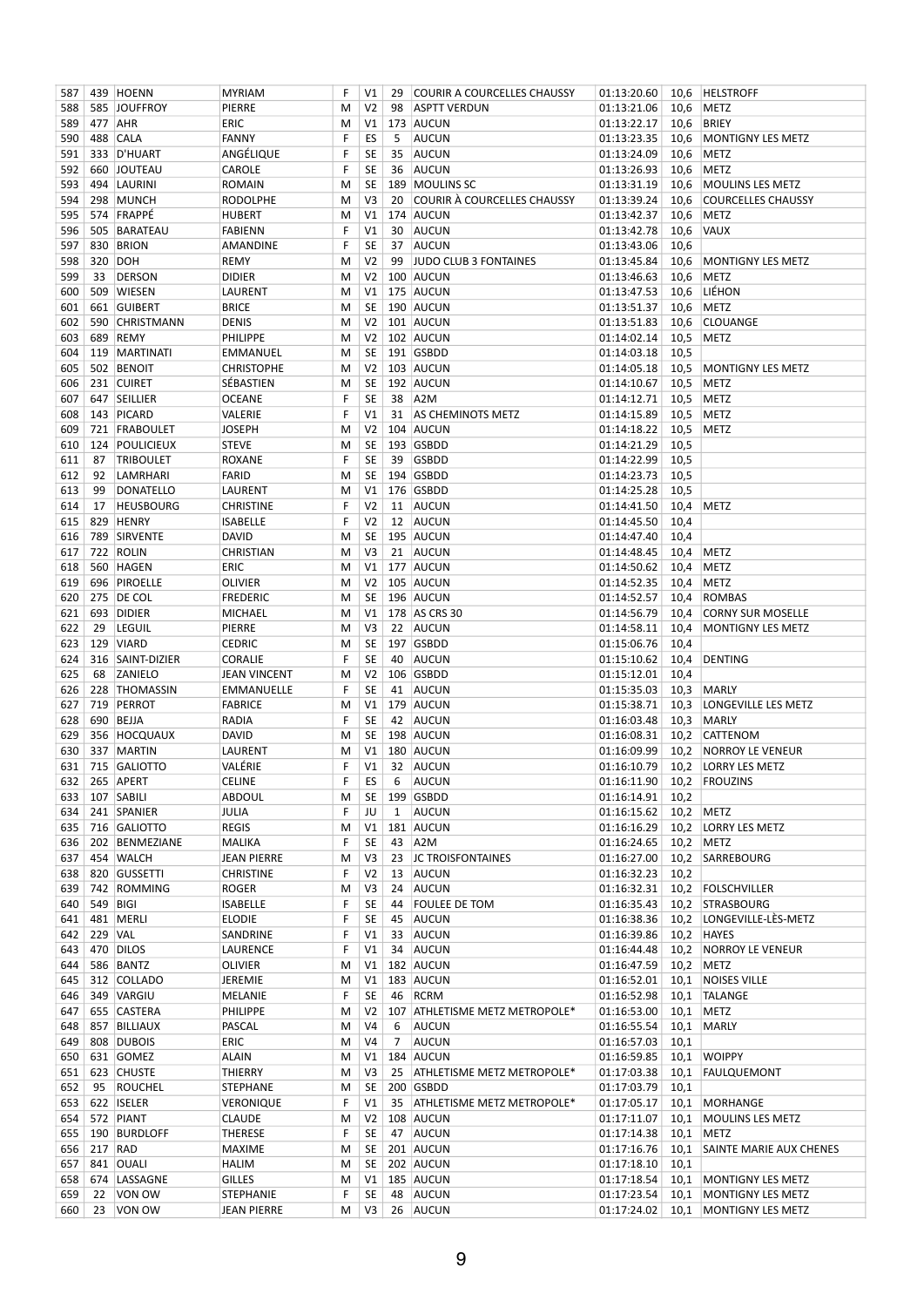| 661 |              | 142 RAISER             | SYLVAIN              | М  | V <sub>2</sub> |    | 109 AUCUN                        | 01:17:24.90 |      | 10,1 SAINT JULIEN LES METZ  |
|-----|--------------|------------------------|----------------------|----|----------------|----|----------------------------------|-------------|------|-----------------------------|
| 662 | 149          | BURTARD                | DELPHINE             | F  | V <sub>1</sub> | 36 | AUCUN                            | 01:17:28.42 | 10,1 | MONTIGNY LES METZ           |
| 663 |              | 449 HANRIOT-FEY        | JEAN PHILIPPE        | M  | <b>SE</b>      |    | 203 AUCUN                        | 01:17:29.32 | 10,1 | MORSBACH                    |
| 664 | 71           | <b>ZIANI</b>           | <b>MEHDI</b>         | м  | <b>SE</b>      |    | 204 GSBDD                        | 01:17:29.89 | 10,1 |                             |
| 665 | 300          | <b>BEUQUE</b>          | <b>AURORE</b>        | F  | <b>SE</b>      | 49 | AUCUN                            | 01:17:30.99 | 10,1 | MONTIGNY LES METZ           |
| 666 |              | 259 DAUPHIN            | <b>FRANÇOIS</b>      | M  | SE             |    | 205 AUCUN                        | 01:17:33.53 | 10,1 | PELTRE                      |
| 667 | 390          | PFEFFER-MEYER          | <b>VICTORIA</b>      | F  | <b>SE</b>      | 50 | <b>FOULEES DE TOM</b>            | 01:17:34.79 | 10,1 | <b>METZ</b>                 |
| 668 |              | 223 HANSER BRAUN       | VALÉRIE              | F  | <b>SE</b>      | 51 | AUCUN                            | 01:17:36.98 | 10,1 | <b>MARLY</b>                |
| 669 |              | 277 FELDEN             | ADRIEN               | M  | SE             |    | 206 AUCUN                        | 01:17:38.37 | 10   | HAGONDANGE                  |
| 670 | 466          | ROUYER                 | <b>ANNICK</b>        | F  | V <sub>2</sub> | 14 | AUCUN                            | 01:17:39.43 | 10   | <b>MONTIGNY LES METZ</b>    |
| 671 |              | 392 FINK               | <b>GISLAINE</b>      | F  | V <sub>2</sub> | 15 | LES FOULEES DE TOM               | 01:17:42.44 | 10   | <b>METZ</b>                 |
| 672 |              | 391 SERGIO             | <b>MARIE</b>         | F  | <b>SE</b>      | 52 | LES FOULEES DE TOM               | 01:17:42.46 | 10   | VANDELAINVILLE              |
| 673 |              | 852 CHERRIER           | <b>JEAN PHILIPPE</b> | M  | V1             |    | 186 AUCUN                        | 01:17:45.36 | 10   | AMNEVILLE                   |
| 674 |              | 632 BERNABEN           | <b>GILLES</b>        | М  | V <sub>2</sub> |    | 110 AUCUN                        | 01:17:53.71 | 10   | <b>SAINTE RUFFINE</b>       |
| 675 |              | 291 TARILLON           | PEGGY                | F  | <b>SE</b>      | 53 | AUCUN                            | 01:17:55.94 | 10   | MONTIGNY-LÈS-METZ           |
| 676 |              | 831 MALINCONICO        | <b>NICOLAS</b>       | M  | SE             |    | 207 AUCUN                        | 01:18:11.21 | 10   | <b>METZ</b>                 |
| 677 |              | 326 CHABLE             | PAUL                 | M  | V <sub>2</sub> |    | 111 AUCUN                        | 01:18:11.61 | 10   | <b>MOYEUVRE GRANDE</b>      |
| 678 |              | 426 WEBER              | <b>SOPHIE</b>        | F  | V <sub>1</sub> | 37 | AUCUN                            | 01:18:12.39 | 10   | OGY                         |
| 679 |              | 113 COLIN              | GILLES               | M  | SE             |    | 208 GSBDD                        | 01:18:12.39 | 10   |                             |
| 680 |              | 406 WALLERICH          | <b>MYLENE</b>        | F  | <b>SE</b>      | 54 | AUCUN                            | 01:18:21.73 | 10   | LONGEVILLE LES METZ         |
| 681 |              | 404 WINTERSTEIN        | CHARLENE             | F  | <b>SE</b>      | 55 | AUCUN                            | 01:18:22.50 | 10   | LONGEVILLE LES METZ         |
| 682 |              | 652 VILLEMIN           | <b>LUCIE</b>         | F  | SE             | 56 | AUCUN                            | 01:18:23.56 | 10   | <b>MONTIGNY LES METZ</b>    |
| 683 |              | 200 COLOMP             | <b>ESTELLE</b>       | F  | SE             | 57 | AUCUN                            | 01:18:25.72 | 9,9  | <b>METZ</b>                 |
| 684 |              | 201 GEOFFROY LINDEN    | SANDY                | F  | SE             | 58 | A <sub>2</sub> M                 | 01:18:26.04 | 9,9  | <b>METZ</b>                 |
| 685 |              | 597 NESCI              | <b>COSIMO</b>        | M  | V1             |    | 187 AUCUN                        | 01:18:34.94 | 9,9  | <b>MONTIGNY LES METZ</b>    |
| 686 |              | 596 PAILLETTE          | <b>JEAN PASCAL</b>   | M  | V <sub>2</sub> |    | 112 AUCUN                        | 01:18:35.56 | 9,9  | <b>METZ</b>                 |
| 687 | 625          | NOM??                  | PRENOM??             | M  | SE             |    | 209 CLUB??                       | 01:18:41.80 | 9,9  |                             |
| 688 |              | 203 LEVY               | <b>ANOUK</b>         | F  | SE             | 59 | A <sub>2</sub> M                 | 01:18:46.26 | 9,9  | <b>METZ</b>                 |
| 689 |              | 366 HAZOTTE            | <b>CYRIL</b>         | M  | SE             |    | 210 AUCUN                        | 01:18:47.32 | 9,9  | <b>METZ</b>                 |
| 690 |              | 125 RICHARD            | <b>KEVIN</b>         | M  | SE             |    | 211 GSBDD                        | 01:18:51.05 | 9,9  |                             |
| 691 |              | 130 BOUDRY             | <b>MARIE LYSE</b>    | F  | <b>SE</b>      | 60 | <b>GSBDD</b>                     | 01:18:51.34 | 9,9  |                             |
| 692 |              | 484 BARILLER           | <b>JEANIE</b>        | F  | <b>SE</b>      | 61 | AUCUN                            | 01:18:57.44 | 9,9  | <b>MONTIGNY LES METZ</b>    |
| 693 |              | 508 HENRY              | PIERRE               | M  | SE             |    | 212 AUCUN                        | 01:18:58.19 | 9,9  | <b>METZ</b>                 |
| 694 |              | 442 BLANCKAERT         | <b>FRANÇOISE</b>     | F  | V1             | 38 | AUCUN                            | 01:19:05.52 | 9,9  | <b>THIONVILLE</b>           |
| 695 |              | 522 HENRION            | <b>MARIE HELENE</b>  | F  | V <sub>2</sub> | 16 | AUCUN                            | 01:19:08.35 | 9,9  | <b>CHATEL SAINT GERMAIN</b> |
| 696 |              | 624 LEZZI              | LAURENT              | М  | V <sub>2</sub> |    | 113 AUCUN                        | 01:19:08.77 | 9,9  | <b>METZ</b>                 |
| 697 |              | 521 FOURNIER           | <b>LUCILE</b>        | F  | V1             | 39 | AUCUN                            | 01:19:09.00 | 9,9  | <b>VAUX</b>                 |
| 698 |              | 358 MELZER             | <b>VERONIQUE</b>     | F  | V1             | 40 | AUCUN                            | 01:19:10.02 | 9,9  | <b>ST JULIEN LES METZ</b>   |
| 699 |              | 313 SCHERER            | ANAIS                | F  | SE             | 62 | AUCUN                            | 01:19:10.72 | 9,9  | <b>METZ</b>                 |
| 700 |              | 360 MELZER             | PATRICK              | M  | V3             | 27 | AUCUN                            | 01:19:10.99 | 9,9  | ST JULIEN LES METZ          |
| 701 |              | 314 PEROSA             | LAURIANE             | F  | SE             | 63 | AUCUN                            | 01:19:11.42 | 9,9  | <b>METZ</b>                 |
| 702 |              | 354 GUILLOT            | <b>CHANY</b>         | F  | ES             | 7  | <b>AUCUN</b>                     | 01:19:12.15 | 9,8  | EPERNAY                     |
| 703 |              | 380 MELY               | <b>VERONIQUE</b>     | F  | V1             | 41 | AUCUN                            | 01:19:19.30 | 9,8  | <b>METZ</b>                 |
| 704 |              | 851 VERRUCA            | <b>CLAIRE</b>        | F  | <b>SE</b>      | 64 | AUCUN                            | 01:19:23.44 | 9,8  |                             |
| 705 |              | 205 GILBERT            | <b>NATHALIE</b>      | F  | V1             | 42 | <b>ATHLETISME METZ METROPOLE</b> | 01:19:26.06 | 9,8  | METZ/QUEULEU                |
|     |              | 706 746 DEFLORAINE     | <b>OLIVIER</b>       | M  | V1             |    | 188 AUCUN                        | 01:19:26.69 |      | 9,8 GUENANGE                |
|     |              | 707   288   LEPROUX    | <b>OLIVIER</b>       | М  | V1             |    | 189 AUCUN                        | 01:19:28.93 | 9,8  | <b>MONTIGNY LES METZ</b>    |
|     |              | 708 244 BRESSON-DAVID  | STEPHANIE            | F  | V1             | 43 | AUCUN                            | 01:19:34.26 | 9,8  | <b>MONTIGNY LES METZ</b>    |
|     |              | 709 245 PIERRAT        | SYLVIE               | F  | V1             | 44 | <b>AUCUN</b>                     | 01:19:34.33 | 9,8  | MONTIGNY LES METZ           |
|     |              | 710   102   GARREAU    | MAXIME               | M  | SE             |    | 213 GSBDD                        | 01:19:40.67 | 9,8  |                             |
| 711 |              | 292 CANU               | PEGGY                | F  | V1             | 45 | AUCUN                            | 01:19:41.00 | 9,8  | METZ                        |
|     |              | 712 233 CAPLA          | CHRISTINE            | F  | V1             | 46 | ECOLE DE LA MESSINE - A2M        | 01:19:42.08 | 9,8  | PLAPPEVILLE                 |
| 713 | 61           | <b>LACOTE</b>          | AMELIE               | F  | SE             | 65 | <b>GSBDD</b>                     | 01:19:42.57 | 9,8  |                             |
| 714 | 63           | <b>MOHANDASS</b>       | NAVANEETHAKANNA      | M  | SE             |    | 214 GSBDD                        | 01:19:43.67 | 9,8  |                             |
|     |              |                        | N                    |    |                |    |                                  |             |      |                             |
|     |              | 715 330 BASENACH       | <b>VINCENT</b>       | M  | V1             |    | 190 AUCUN                        | 01:19:44.68 | 9,8  | <b>HAYANGE</b>              |
|     |              | 716 779 BALOSSO        | ALINE                | F  | SE             | 66 | AUCUN                            | 01:19:46.23 | 9,8  |                             |
|     |              | 717 552 LAHAXE         | ROMAIN               | M  | SE             |    | 215 AUCUN                        | 01:19:53.19 | 9,8  | <b>STRASBOURG</b>           |
|     |              | 718 553 LAHAXE         | LAURENT              | M  | V <sub>2</sub> |    | 114 AUCUN                        | 01:19:53.94 | 9,8  | <b>METZ</b>                 |
|     |              | 719 237 ALBRECHT       | SYLVIE               | F  | V1             | 47 | <b>AUCUN</b>                     | 01:19:54.58 | 9,8  | <b>MONTIGNY LES METZ</b>    |
|     |              | 720   589   VALENTIN   | MORGANE              | F  | SE             | 67 | AUCUN                            | 01:19:56.47 | 9,8  | HAGONDANGE                  |
| 721 | $\mathbf{3}$ | <b>LABOUET</b>         | GUILLAUME            | M  | SE             |    | 216 AUCUN                        | 01:20:01.05 | 9,7  | <b>MOULINS LES METZ</b>     |
|     |              | 722 532 FESTON         | <b>FRANCK</b>        | M  | V1             |    | 191 AUCUN                        | 01:20:02.07 | 9,7  | MONTIGNY LES METZ           |
|     |              | 723 256 MORIN          | NASSIMA YOLANDE      | F. | V1             | 48 | AUCUN                            | 01:20:08.75 | 9,7  | NOUILLY                     |
|     |              | 724 479 GRILL          | SANDY                | F  | SE             | 68 | AUCUN                            | 01:20:10.48 | 9,7  | <b>TREMERY</b>              |
| 725 | 98           | <b>LEFEBVRE</b>        | LAURENT              | М  | SE             |    | 217 GSBDD                        | 01:20:10.50 | 9,7  |                             |
|     |              | 726   208   ZERROUK    | <b>HOSNIA SONIA</b>  | F. | SE             | 69 | A <sub>2</sub> M                 | 01:20:10.93 | 9,7  | MONTIGNY LES METZ           |
| 727 | 4            | <b>ALCANTARA</b>       | GILBERT              | M  | V <sub>3</sub> | 28 | MONTIGNY FRISCHES                | 01:20:12.80 | 9,7  | MONTIGNY LES METZ           |
| 728 | 6            | RAMM                   | SERGE                | M  | V1             |    | 192 MONTIGNY FRISCHES            | 01:20:13.37 | 9,7  | <b>MONTIGNY LES METZ</b>    |
|     |              | 729 338 SAMPY          | <b>DIDIER</b>        | М  | V <sub>2</sub> |    | 115 AUCUN                        | 01:20:14.54 | 9,7  | LA MAXE                     |
|     |              | 730   114   COMTOIS    | <b>FREDERIC</b>      | м  | <b>SE</b>      |    | 218 GSBDD                        | 01:20:15.66 | 9,7  |                             |
|     |              | 731 230 BARNOLE        | <b>AUDREY</b>        | F  | V1             | 49 | <b>AUCUN</b>                     | 01:20:17.37 | 9,7  | POURNOY LA CHÉTIVE          |
|     |              | 732   408   FEDERSPIEL | ALINE                | F. | V1             | 50 | AUCUN                            | 01:20:23.38 | 9,7  | <b>METZ</b>                 |
|     |              | 733 790 DOUB           | <b>CHRISTOPHE</b>    | М  |                |    | SE   219   AUCUN                 | 01:20:24.14 | 9,7  |                             |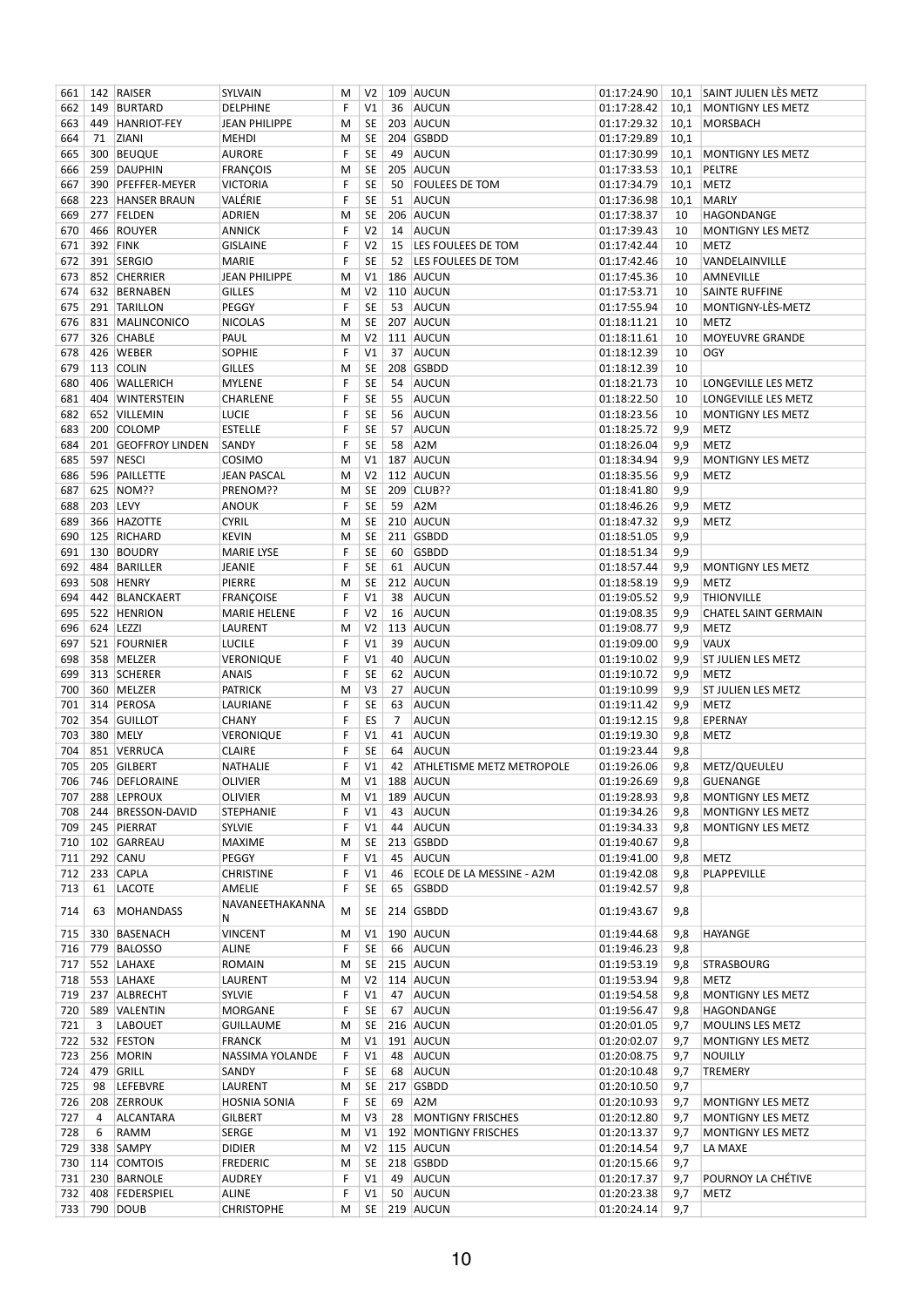| 734 |           | 726 LACROIX                      | ANGÉLIQUE            | F | SE             | 70             | <b>CASE</b>                  | 01:20:26.89       | 9,7 | SÉREMANGE ERZANGE          |
|-----|-----------|----------------------------------|----------------------|---|----------------|----------------|------------------------------|-------------------|-----|----------------------------|
| 735 | 735       | <b>THOMAS</b>                    | <b>JOSEPH</b>        | M | V3             | 29             | <b>AUCUN</b>                 | 01:20:29.49       | 9,7 | <b>THIONVILLE</b>          |
| 736 |           | 805 MYOTTE DUQUET                | PERRINE              | F | <b>SE</b>      | 71             | AUCUN                        | 01:20:37.82       | 9,7 |                            |
| 737 |           | 405 MADZIARA                     | <b>JENNIFER</b>      | F | <b>SE</b>      | 72             | AUCUN                        | 01:20:42.38       | 9,7 | METZ                       |
| 738 | 269       | PINTER                           | ANNE                 | F | V <sub>1</sub> | 51             | AUCUN                        | 01:21:04.85       | 9,6 | <b>COIN LES CUVRY</b>      |
| 739 |           | 270 PINTER                       | <b>VINCENT</b>       | M | V1             |                | 193 AUCUN                    | 01:21:04.90       | 9,6 | <b>COIN LES CUVRY</b>      |
| 740 | 415       | <b>GROSSE JAGER</b>              | MARJORIE             | F | <b>SE</b>      | 73             | AUCUN                        | 01:21:10.02       | 9,6 | CORNY-SUR-MOSELLE          |
| 741 |           | 473 PILLOT                       | <b>FLORENCE</b>      | F | V <sub>1</sub> | 52             | AUCUN                        | 01:21:14.00       | 9,6 | <b>NORROY LE VENEUR</b>    |
| 742 | 44        | FERRARI                          | <b>JEAN FRANCOIS</b> | M | V1             |                | 194 AUCUN                    | 01:21:19.61       | 9,6 | <b>MARLY</b>               |
| 743 | 257       | TRIBOUT                          | MICKAEL              | М | SE             |                | 220 AUCUN                    | 01:21:21.78       | 9,6 | METZ                       |
| 744 | 755       | RASPA                            | <b>VICTORIA</b>      | F | ES             | 8              | <b>AUCUN</b>                 | 01:21:24.93       | 9,6 |                            |
| 745 |           | 630 WARY                         | <b>BERTRAND</b>      | M | V <sub>2</sub> |                | 116 AUCUN                    | 01:21:38.08       | 9,6 | <b>SAINTE RUFFINE</b>      |
| 746 |           | 524 FRANCIZOD                    | <b>ISABELLE</b>      | F | <b>SE</b>      | 74             | AUCUN                        | 01:21:51.70       | 9,5 | <b>MARLY</b>               |
| 747 | 707       | GSELL                            | <b>MARTINE</b>       | F | V <sub>2</sub> | 17             | AUCUN                        | 01:21:55.16       | 9,5 | ST JULIEN LES METZ         |
| 748 |           | 706 BOURGEOIS                    | ALIX                 | F | ES             | 9              | <b>AUCUN</b>                 | 01:21:55.54       | 9,5 | SAINT JULIEN LÈS METZ      |
| 749 | 451       | <b>LOEFFLER</b>                  | <b>TANGUY</b>        | M | <b>SE</b>      |                | 221 AUCUN                    | 01:22:08.35       | 9,5 | SAILLY-ACHATEL             |
| 750 |           | 336 MARCHAND                     | STÉPHANIE            | F | <b>SE</b>      | 75             | AUCUN                        | 01:22:14.46       | 9,5 | <b>MARLY</b>               |
| 751 | 59        | <b>KLEIN</b>                     | DANIEL               | M | V <sub>2</sub> |                | 117 AUCUN                    | 01:22:17.42       | 9,5 | MONTIGNY LES METZ          |
| 752 | 25        | <b>SCHAFF</b>                    | VERONIQUE            | F | V <sub>1</sub> | 53             | AUCUN                        | 01:22:17.86       | 9,5 | METZ/BORNY                 |
| 753 |           | 784 REUTER                       | CAROLINE             | F | <b>SE</b>      | 76             | AUCUN                        | 01:22:33.45       | 9,4 |                            |
| 754 |           | 516 MOSER                        | <b>JEAN LUC</b>      | M | V <sub>2</sub> |                | 118 AUCUN                    | 01:22:38.19       | 9,4 | MONTIGNY LES METZ          |
| 755 |           | 138 PAWELCO                      | MADELEINE            | F | V <sub>2</sub> | 18             | <b>GSBDD</b>                 | 01:22:39.25       | 9,4 |                            |
| 756 |           | 216 DE DEUS                      | <b>THOMAS</b>        | M | <b>SE</b>      |                | 222 AUCUN                    | 01:22:45.16       | 9,4 | <b>COURCELLES SUR NIED</b> |
| 757 |           | 279 EHRING                       | <b>CINDY</b>         | F | <b>SE</b>      | 77             | <b>AUCUN</b>                 | 01:22:54.61       | 9,4 | ROZERIEULLES               |
| 758 |           | 294 MARECHAL                     | <b>LUCILE</b>        | F | <b>SE</b>      | 78             | AUCUN                        | 01:23:00.33       | 9,4 | METZ                       |
| 759 |           | 520 DISPOT                       | <b>GILLES</b>        | M | V1             |                | 195 AUCUN                    | 01:23:16.20       | 9,4 | MONTIGNY LES METZ          |
| 760 | 351       | <b>GUILLOT</b>                   | <b>DOMINIQUE</b>     | M | V <sub>2</sub> |                | 119 AUCUN                    | 01:23:18.49       | 9,4 | <b>EPERNAY</b>             |
| 761 | 78        | <b>BECHARD HARAND</b>            | <b>CECILE</b>        | F | <b>SE</b>      | 79             | <b>GSBDD</b>                 | 01:23:29.16       | 9,3 |                            |
| 762 |           | 688 JURION                       | AGNES                | F | V <sub>2</sub> | 19             | <b>AUCUN</b>                 | 01:23:43.54       | 9,3 | MONTIGNY LES METZ          |
| 763 | 387       | <b>CLAUDEL</b>                   | <b>GILLES</b>        | M | V1             |                | 196 AUCUN                    | 01:23:44.59       | 9,3 | MONTIGNY LES METZ          |
| 764 | 60        | <b>ARCHEN</b>                    | <b>ANNE SOPHIE</b>   | F | V <sub>1</sub> | 54             | <b>GSBDD</b>                 | 01:23:58.63       | 9,3 |                            |
| 765 | 65        | <b>GUISSARD</b>                  | RACHEL               | F | V <sub>1</sub> | 55             | <b>GSBDD</b>                 | 01:23:59.06       | 9,3 |                            |
| 766 | 640       | GANGLOFF                         | CATHERINE            | F | V <sub>1</sub> | 56             | AUCUN                        | 01:23:59.47       | 9,3 | METZ                       |
| 767 |           | 118 LEPILLET                     | <b>ANTHONY</b>       | M | SE             |                | 223 GSBDD                    | 01:24:13.65       | 9,3 |                            |
| 768 |           | 148 AMSELLE                      | <b>JEAN MARC</b>     | M | V3             | 30             | AUCUN                        | 01:24:30.12       | 9,2 | <b>METZ</b>                |
| 769 |           | 264 APERT                        | CYRILLE              | M | V1             |                | 197 AUCUN                    | 01:24:40.59       | 9,2 | <b>FROUZINS</b>            |
| 770 |           | 446 RODARI                       | SANDRINE             | F | V <sub>1</sub> | 57             | AUCUN                        | 01:24:47.17       | 9,2 | <b>MARLY</b>               |
| 771 | 701       | DOERFLINGER                      |                      | M | V3             | 31             | AUCUN                        | 01:24:49.05       |     |                            |
|     |           | DOERFLINGER                      | <b>FRANCIS</b>       | F | <b>SE</b>      | 80             |                              |                   | 9,2 | MONTIGNY LES METZ          |
| 772 | 700<br>62 |                                  | <b>LUCIE</b>         |   | V1             |                | AUCUN                        | 01:24:49.49       | 9,2 | MONTIGNY LES METZ          |
| 773 |           | <b>GONCALVES</b><br><b>BROUX</b> | STEPHANE             | M |                |                | 198 GSBDD                    | 01:24:50.16       | 9,2 |                            |
| 774 | 737       |                                  | <b>FREDERIC</b>      | M | SE             |                | 224 AUCUN                    | 01:24:57.77       | 9,2 | <b>GUERTING</b>            |
| 775 | 739       | EMO                              | PASCAL               | M | SE             |                | 225 AUCUN                    | 01:24:57.83       | 9,2 |                            |
| 776 |           | 556 REZARD                       | <b>JULIE</b>         | F | SE             | 81             | AUCUN                        | 01:25:08.71       | 9,2 | MONTIGNY LES METZ          |
| 777 |           | 166 HAUT                         | <b>JEAN MARIE</b>    | M | V3             |                | 32 AUCUN                     | 01:25:14.26       | 9,2 | METZ                       |
| 778 |           | 711 BOUJID                       | HANANE               | F | SE             |                | 82 AUCUN                     | 01:25:38.09       | 9,1 | <b>LORRY LES METZ</b>      |
|     |           | 779 756 KOEPPEL                  | <b>XAVIER</b>        | M |                |                | V1   199   CSJ AUGNY JOGGING | $01:25:38.86$ 9,1 |     |                            |
|     |           | 780 610 LUTCHANAH                | ASWIN                | M | SE             |                | 226 AUCUN                    | 01:26:02.93       | 9,1 | MONTIGNY LES METZ          |
| 781 |           | 728 REYTER                       | PHILIPPE             | M | <b>SE</b>      |                | 227 AUCUN                    | 01:26:09.02       | 9,1 | <b>VICHTEN</b>             |
| 782 |           | 662 LUTTERBACH                   | <b>SYKVIE</b>        | F | V <sub>2</sub> | 20             | AUCUN                        | 01:26:10.87       | 9,1 | <b>MARLY</b>               |
| 783 |           | 185 VAZZANA                      | CAROLE               | F | V1             | 58             | AUCUN                        | 01:26:20.39       | 9   | LORRY LÈS METZ             |
| 784 |           | 776 LEQUERE                      | <b>NICOLAS</b>       | M | <b>SE</b>      |                | 228 AUCUN                    | 01:26:23.61       | 9   |                            |
| 785 |           | 781 MABILLEAU                    | VINCENT              | M | <b>SE</b>      |                | 229 AUCUN                    | 01:26:36.78       | 9   |                            |
|     |           | 786 855 BEREND                   | CHRISTIAN            | M | V <sub>2</sub> |                | 120 AUCUN                    | 01:26:38.70       | 9   | SANRY LÈS VIGY             |
| 787 |           | 504 BARBAUD                      | Veronique            | F | V1             | 59             | AUCUN                        | 01:27:09.50       | 9   | LE BAN SAINT MARTIN        |
| 788 |           | 213 GROUROU                      | SAAD                 | M | V1             |                | 200 AUCUN                    | 01:27:13.30       | 8,9 | MARANGE SILVANGE           |
|     |           | 789 849 POESG                    | VIRGINIE             | F | JU             | $\overline{2}$ | AUCUN                        | 01:27:18.70       | 8,9 | RICHEMONT                  |
|     |           | 790 753 DELEPINE                 | CELINE               | F | V1             | 60             | AUCUN                        | 01:28:03.11       | 8,9 |                            |
| 791 |           | 476 VARENNE                      | <b>SHIRLEY</b>       | F | ES             | 10             | AUCUN                        | 01:28:19.20       | 8,8 | MONTIGNY LÉS METZ          |
|     |           | 792 254 SZTOR                    | <b>MYRIAM</b>        | F | V1             | 61             | AUCUN                        | 01:28:52.57       | 8,8 | <b>PLESNOIS</b>            |
| 793 |           | 253 CORDONNIER                   | <b>ISABELLE</b>      | F | V1             | 62             | AUCUN                        | 01:28:52.81       | 8,8 | <b>PLESNOIS</b>            |
| 794 |           | 537 KLEIN                        | <b>JEROME</b>        | M | ES             | 15             | AUCUN                        | 01:28:54.70       | 8,8 | MONTIGNY LES METZ          |
| 795 |           | 825 AUKERL                       | ISABELLE             | F | V1             | 63             | AUCUN                        | 01:29:07.11       | 8,8 |                            |
|     |           | 796 824 MARCHAL                  | KARINE               | F | V <sub>2</sub> | 21             | AUCUN                        | 01:29:09.71       | 8,7 |                            |
| 797 |           | 347 GRAFF                        | PIERRE               | M | V1             |                | 201 AUCUN                    | 01:29:59.45       | 8,7 | MONTIGNY LES METZ          |
| 798 |           | 679 GRAFF                        | <b>BERTRAND</b>      | M | <b>SE</b>      |                | 230 TRIBU DE LA LICORNE      | 01:29:59.50       | 8,7 | MONTIGNY LES METZ          |
| 799 |           | 191 PRUNEYROLLES                 | <b>LUCIE</b>         | F | <b>SE</b>      | 83             | AUCUN                        | 01:30:32.23       | 8,6 | METZ                       |
| 800 |           | 109 ARVEUF                       | JEROME               | M | <b>SE</b>      |                | 231 GSBDD                    | 01:30:32.27       | 8,6 |                            |
| 801 |           | 220 SELVINI                      | <b>FLORENCE</b>      | F | <b>SE</b>      | 84             | AUCUN                        | 01:30:51.03       | 8,6 | METZ                       |
| 802 |           | 247 LOUCHE                       | BERNARD              | M | V3             | 33             | COURIR À BOUSSE              | 01:31:08.84       | 8,6 | <b>BOUSSE</b>              |
|     |           | 803 772 BERTOLINO                | PIERRE               | M | V4             | 8              | AUCUN                        | 01:31:11.26       | 8,6 |                            |
| 804 | 27        | <b>DELEZE</b>                    | DARY                 | M | V1             |                | 202 AUCUN                    | 01:31:46.76       | 8,5 | <b>CHARENTON LE PONT</b>   |
| 805 |           | 515 COGNON                       | <b>BERNARD</b>       | M | V3             | 34             | ATHLETISME METZ METROPOLE*   | 01:32:36.80       | 8,4 | REMILLY                    |
| 806 |           | 601 ETIENNE                      | DENIS                | М | V1             |                | 203 AUCUN                    | 01:33:53.46       | 8,3 | METZ                       |
| 807 |           | 81 BLANCHARD                     | LIONEL               | М |                |                | SE 232 GSBDD                 | 01:34:03.80       | 8,3 |                            |
|     |           |                                  |                      |   |                |                |                              |                   |     |                            |